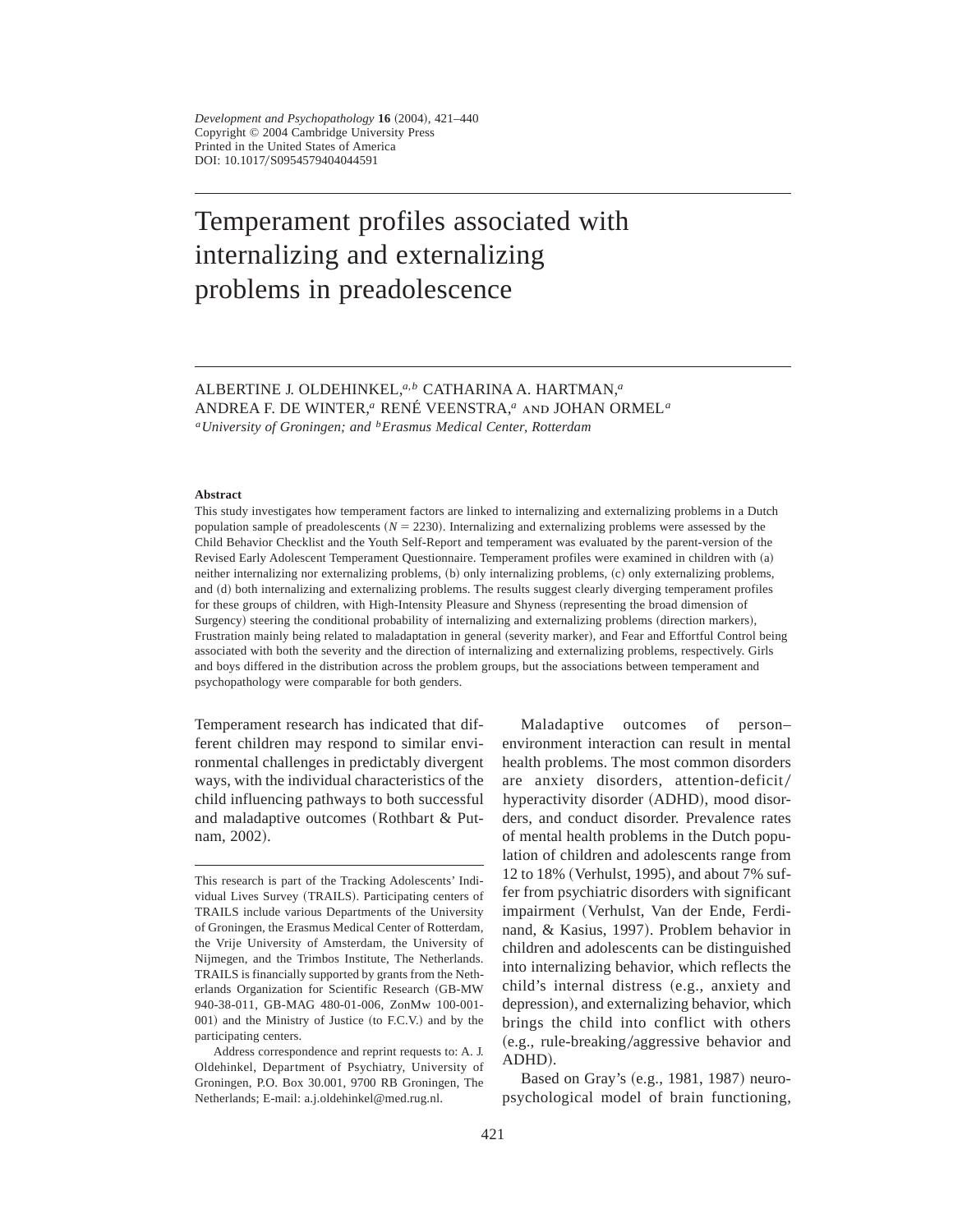internalizing and externalizing problems have been described in terms of inhibition and facilitation of behavior. In Gray's model, behavior is seen as resulting from two different brain systems: a behavioral activation system (BAS) that generates appetitive and aggressive behavior and is sensitive to reward, and a behavioral  $i$ nhibition system  $(BIS)$  that mediates the inhibition of behavior in novel situations and in the presence of cues signaling impending punishment. A BIS that is more active than the BAS will increase the likelihood of behavior to be inhibited. A BAS that is more active than the BIS will cause behavior to be initiated more readily (e.g., Kochanska, Murray, Jacques, Koening, & Vandegeest, 1996; Kooijmans, Scheres, & Oosterlaan, 2000; Quay, 1988, 1993, 1997; Rubin & Asendorpf, 1993). Sensitivities of the BIS and the BAS are assumed to be independent (Gray, 1987; Quay, 1993), hence both systems have an independent probability of activation given a stimulus, and all combinations of high and low BIS and BAS sensitivity may exist in the population. When an individual actually faces a punishment or reward cue, however, activation of the BIS and the BAS is mutually inhibitory (Avila, 2001; Gray, 1982).

Gray's notion of the BIS and the BAS encompasses some of the basic dimensions of child and adolescent temperament. However, we doubt whether these systems are *directly* associated with internalizing or externalizing problem behavior: most children, including those with relatively high BIS or BAS activation, are quite capable of mastering the sociodevelopmental challenges they encounter on their way to adulthood. In other words, BIS and BAS activation seems to relate to the probable direction of psychopathological problems*, if they occur* (the *conditional* probability of internalizing or externalizing problems, given that problems arise), but it is unclear whether they are associated with the severity of the problems (the *absolute* probability that problems arise). It is important to distinguish between conditional and absolute probabilities, because absolute probabilities reflect risk of psychopathology, while conditional probabilities do not. If the relative overactivation of the BIS or BAS indicates the conditional probability of

either internalizing or externalizing problems, then additional factors are needed to distinguish between adaptive and maladaptive developments, i.e., to indicate the absolute probability of problem behavior (Elliot  $&$ Thrash, 2002).

A promising approach to a multidimensional representation of constitutionally based individual differences in reactivity and selfregulation is the temperament model developed by Rothbart and colleagues (e.g., Rothbart, Ahadi, & Evans, 2000). Putnam, Ellis, and Rothbart (2001) investigated this model in early adolescents, and found four broad temperament factors: Surgency, Negative Affectivity, Effortful Control, and Affiliation. Surgency, manifested as orientation to and exploration of novelty, was comprised of high-intensity pleasure (positive loading), shyness (negative loading), and fear (negative loading), indicating that this factor largely reflects the relative activation of the BIS and BAS system (Panksepp, 1998). High levels of Surgency (i.e., high activation and/or low inhibition) may result in externalizing problems, for instance if goals are blocked (Derryberry & Reed, 1994; Rothbart & Putnam, 2002). Low levels of Surgency (low activation and/or high inhibition) may lead to internalizing symptoms (Fowles, 1993; Windle, 1994). However, as indicated before, we propose that high and low levels of Surgency are associated with the conditional probability (direction) rather than with the absolute probability (severity) of behavioral problems.

Negative Affectivity has been found to predict both externalizing and internalizing problems, especially in combination with adverse environmental factors (e.g., Bates, 2001; Maziade, 1989; Sanson, Oberklaid, Pedlow, and Prior, 1991). This suggests that Negative Affectivity is a potentially negative constitutional factor that may be exacerbated through dysfunctional patterns of interaction (Sameroff & Chandler, 1975). In children, Negative Affectivity encompasses both fear and frustration, in adolescents mainly frustration (Putnam et al., 2001). The correlation between fear and frustration has been found to decrease during early stages of development (Rothbart  $&$ Putnam, 2002); the shift of fear from Negative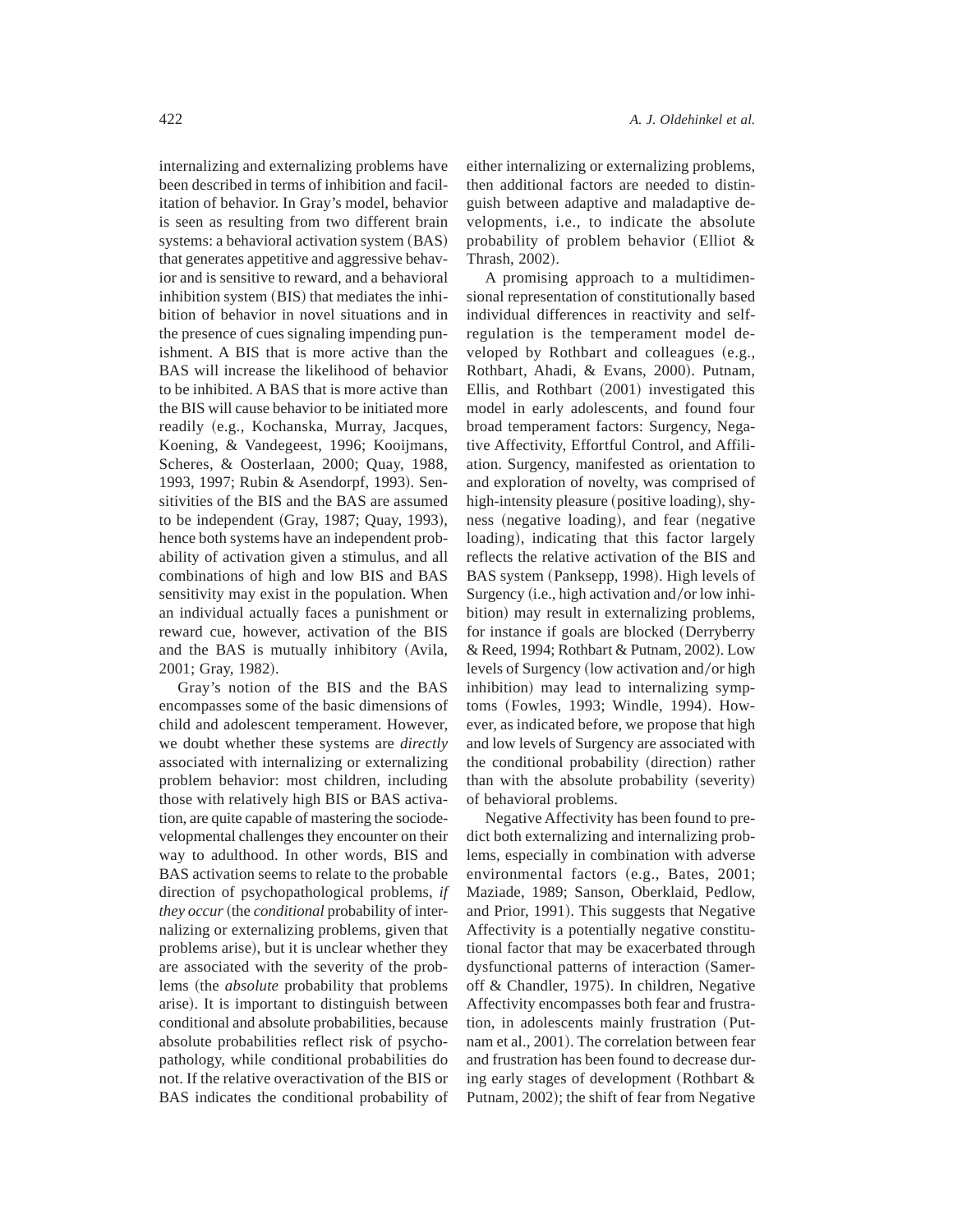Affectivity to Surgency suggests that something similar may occur between childhood and adolescence.

Effortful Control, denoting the ability to regulate attention and behavior, is believed to make major contributions to social adaptation (Kochanska, Murray, & Harlan, 2000; Rothbart  $&$  Putnam, 2002). Whereas it is evident that the ability to restrain undesirable urges may prevent externalizing problems (Lengua, West, & Sandler, 1998; Wachs & Bates, 2001), the association with internalizing problems is less obvious. On the one hand, children high on Effortful Control may be able to regulate their emotional state by deploying their attention (Shoda, Mischel, & Peake, 1990), and thus reduce the probability of internalizing problems. On the other hand, Rothbart, Ahadi, and Hershey (1994) found that children high in Effortful Control were also high in guilt/ shame, which may predispose to feelings of anxiety and depression.

The final broad temperament dimension is Affiliation, which refers to the desire for closeness with others, independent of extraversion or shyness. The affiliation system is supposed to play a role in maternal behaviors, attachment, pair bonding, and sexual behaviors ~Cyranowski, Frank, Young, & Shear, 2000; Panksepp, 1998). Girls tend to display a stronger affiliative style than boys, a difference that becomes more salient during adolescence (Brooks–Gunn & Warren, 1989; Insel & Hulian, 1995; Richards, Crowe, Larson, & Swarr, 1998). This increase in affiliative need has been proposed to make girls more sensitive to interpersonal stressors than boys  $(Cyr$ anowski et al., 2000; Hoffmann & Su, 1998), which might explain why they show higher prevalence rates of internalizing disorder (Bebbington et al., 1998; Oldehinkel, Wittchen,  $&$  Schuster, 1999), starting in midpuberty (Angold, Costello, & Worthman, 1998). By contrast, high affiliative need might, through social support, protect against maladaptive outcomes (DeVries, Glasper,  $\&$  Detil- $\frac{1}{1001}$ , 2003).

The aim of this study was to investigate how the joint configuration of temperament factors as proposed by Rothbart et al.  $(2000)$ was associated with internalizing and exter-

nalizing behavioral problems in a large population cohort of Dutch preadolescents. Based on the above-described findings from previous studies, we hypothesized that (a) High Surgency is associated with the conditional probability (i.e., the direction, given that problems arise) of externalizing problems, low Surgency with the conditional probability of internalizing problems; (b) Negative Affectivity is associated with the absolute probability (the severity) of maladaptation; and  $(c)$  (low) Effortful Control is associated with both the conditional and the absolute probability (direction and severity) of externalizing problems. We did not have clear expectations with regard to the role of Affiliation and the association of Effortful Control and internalizing problems.

Studies linking temperament to child or adolescent psychiatric problems have often focused on children with either internalizing or externalizing problems. In practice, however, internalizing and externalizing problems often occur in concert (Newman, Moffitt, Caspi, Magdol, Silva, & Stanton, 1996; Verhulst & Van der Ende, 1993), and comorbidity of internalizing and externalizing psychopathology must be taken into account when examining correlates of mental health problems (Krueger, Caspi, Moffitt, Silva, & McGee, 1996; Mesman & Koot, 2000). This is particularly true in this study, where we aim to disentangle absolute and conditional probabilities of problem behavior.

We examined temperamental profiles of children with  $(a)$  neither internalizing nor externalizing problems, (b) internalizing but no externalizing problems, (c) externalizing but no internalizing problems, and  $(d)$  both internalizing and externalizing problems. Compared to the more common variable-centered approaches, this typological approach, identifying groups of persons based on the (probable) presence or absence of disturbed behavior, provides a straightforward and easily interpretable way to address the above research questions, and is more closely related to clinical practice.

Because temperament and mental health problems are known to show gender differences (e.g., Feingold, 1994; Verhulst et al., 1997), we checked whether associations were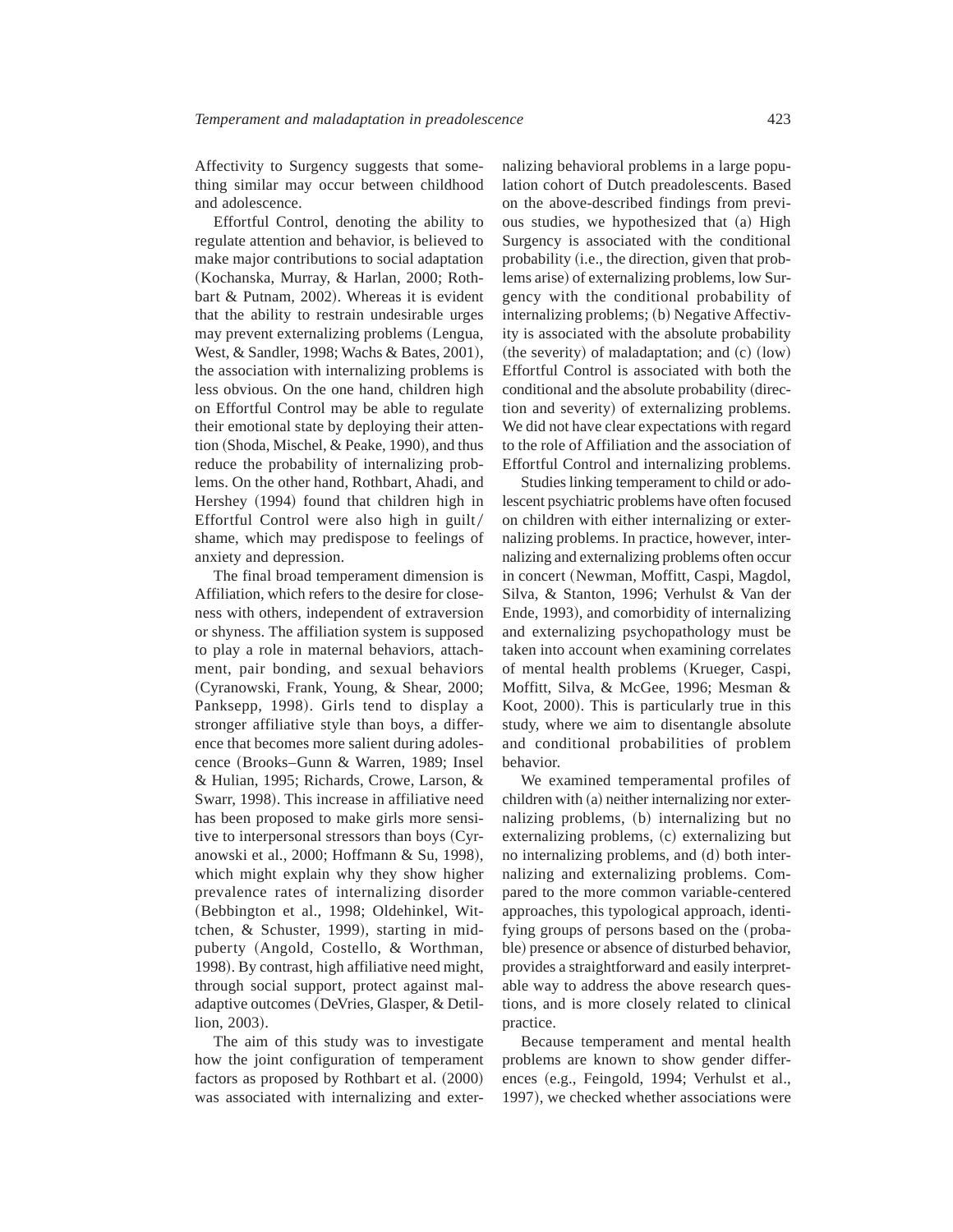similar for boys and girls. The purpose of the study was to elucidate which temperament factors are associated with internalizing problems, externalizing problems, or both. Linking temperament and psychopathology may not only help to identify high-risk groups, but also yield clues about the etiology of several kinds of problem behavior and potentially effective prevention and intervention actions.

### **Methods**

#### *Sample*

*The Tracking Adolescents' Individual Lives Survey (TRAILS).* TRAILS is a new prospective cohort study of Dutch preadolescents, who will be measured biennially at least until they are 24 years old. The present study involves data from the first assessment wave of TRAILS, which ran from March 2001 to July 2002. The key objective of TRAILS is to chart and explain the development of mental health from preadolescence into adulthood, both at the level of psychopathology and the levels of underlying vulnerability and environmental risk. A detailed description of the sampling procedure and methods can be sent upon request. Briefly, the TRAILS target sample involved 10- to 12-year-olds living in five municipalities in the north of The Netherlands, including both urban and rural areas.

*Sample selection.* The sample selection involved two steps. First, the municipalities selected were asked to give names and addresses of all inhabitants born between October 1, 1989 and September 30, 1990 (first two municipalities) or October 1, 1990 and September 30, 1991 (last three municipalities), yielding 3,483 names. Second, primary schools  $(including schools for special education) within$ these municipalities were simultaneously approached with the request to participate in TRAILS: that is, pass on students' lists, provide information about the children's behavior and performance at school, and allow class administration of questionnaires and individual testing (neurocognitive, intelligence, and physical) at school. School participation was

a prerequisite for eligible children and their parents to be approached by the TRAILS staff. Of the 135 primary schools within the municipalities,  $122$  (90.4% of the schools accommodating 90.3% of the children) agreed to participate in the study.

If schools agreed to participate, parents (or guardians) received two brochures, one for themselves and one for their children, with information about the study; and a TRAILS staff member visited the school to inform eligible children about the study.Approximately 1 week later, a TRAILS interviewer contacted them by telephone to give additional information, answer questions, and ask whether they and their son or daughter were willing to participate in the study. Respondents with an unlisted telephone number were requested by mail to pass on their number. If they reacted neither to that letter, nor to a reminder letter sent a few weeks later, staff members paid personal visits to their house. Parents who refused to participate were asked for permission to call back in about two months to minimize the number of refusals due to temporary reasons. If parents agreed to participate, an interview was scheduled, during which where they were requested to sign an informed consent form. Children were excluded from the study if they were incapable of participating because of mental retardation or a serious physical illness or handicap, or if no Dutchspeaking parent or parent surrogate was available and it was not feasible to administer part of the measurements in the parent's language. Of all children approached for enrollment in the study (i.e., selected by the municipalities and attending a school that was willing to participate,  $N = 3,145$ , 6.7% were excluded because of incapability or language problems. Of the remaining 2,935 children,  $76.0\%$  ( $N =$ 2230, mean age =  $11.09$ , *SD* = 0.55, 50.8% girls) were enrolled in the study (i.e., both child and parent agreed to participate), of whom 1,978 completed the questionnaires used in this paper. Responders and nonresponders did not differ with respect to proportion of singleparent families, teacher-rated problem behavior, or school absence; but children in the nonresponse group needed additional help for learning difficulties more frequently and were (slightly) more often boys.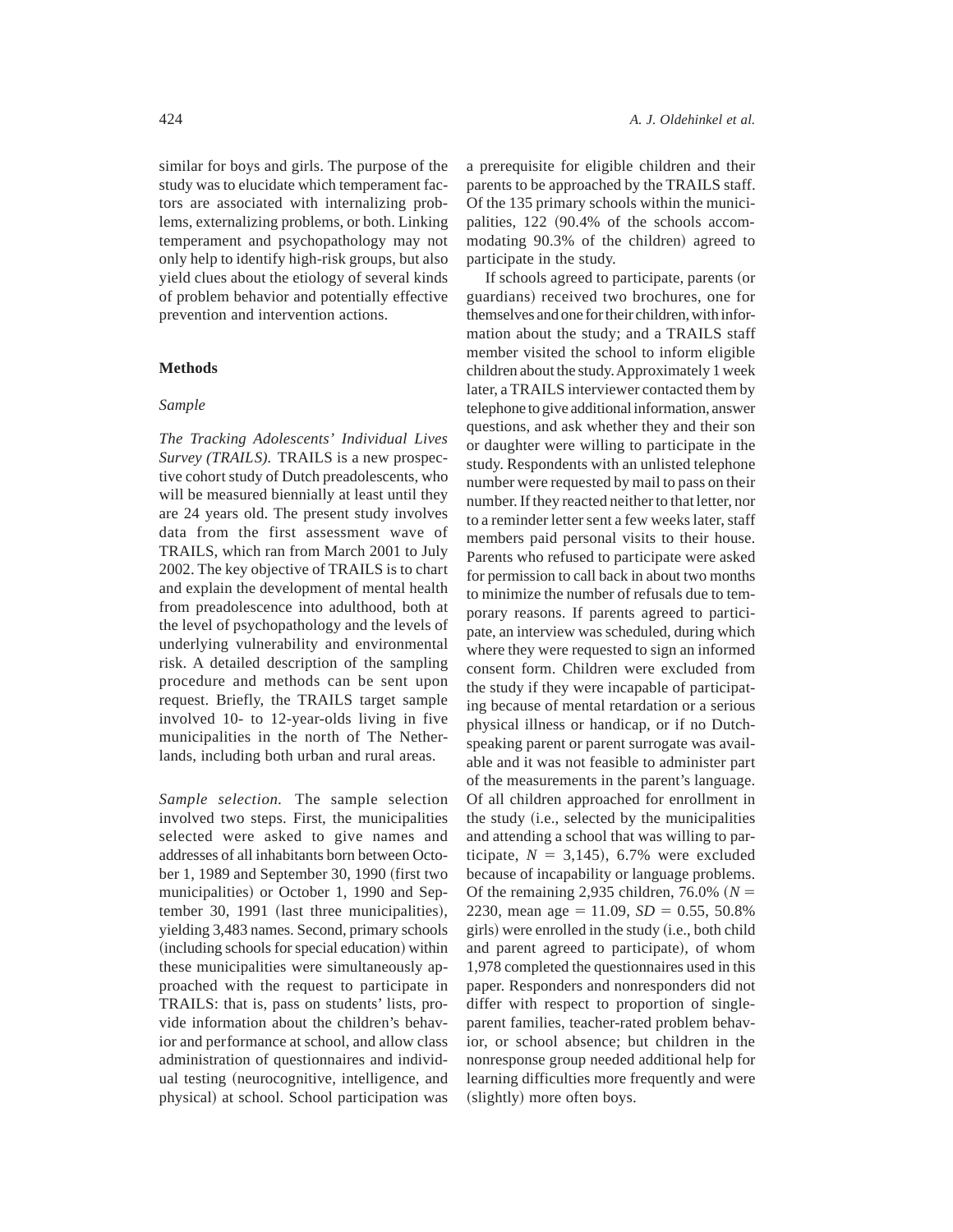#### *Measures*

*Data collection.* Well-trained interviewers visited one of the parents or guardians (preferably the mother,  $95.6\%$ ) at their homes to administer an interview covering a wide range of topics, including the child's developmental history and somatic health, parental psychopathology, and care utilization. Besides the interview, the parent was asked to fill out a written questionnaire. Children were measured at school, where they filled out questionnaires, in groups, under the supervision of one or more TRAILS assistants. In addition to that, information processing capacities (neurocognitive tasks), intelligence, and a number of biological parameters were assessed individually (also at school). Teachers were asked to fill out a brief questionnaire for all TRAILS children in their class. Measures that were used in the present study are described more extensively below.

*Internalizing and externalizing problems.* Internalizing and externalizing problem behaviors were assessed by the Child Behavior Checklist (CBCL), which is one of the most commonly used questionnaires in current child and adolescent psychiatric research (Achenbach, 1991a; Verhulst and Achenbach, 1995). The CBCL contains a list of 112 behavioral and emotional problems, which parents can rate as being not true, somewhat or sometimes true, or very or often true in the past 6 months. Syndromes covered by the CBCL are Anxious/ Depressed, Withdrawn/Depressed, Somatic complaints, Social problems, Thought problems, Attention (hyperactivity) problems, Aggressive behavior, and Rule-breaking behavior.

For the present study, we constructed two broad-band dimensions: (a) internalizing problems, consisting of items measuring Anxious/Depressed, Withdrawn/Depressed, and Somatic complaints; and (b) externalizing problems, with items measuring Attention problems and Aggressive and Rule-breaking behavior. Originally, the CBCL Externalizing syndrome consisted of only Aggressive and Rule-breaking behavior (Achenbach, 1991a). However, Attention problems are generally considered as belonging to the group of externalizing  $(disruptive)$  behaviors as well  $(e.g.,)$ *DSM-IV*; APA, 1994) and were highly correlated with Aggressive/Rule-breaking behavior  $(r = .64)$ , so we felt it was justified to treat them as aspects of a single dimension. Because our research purposes required as valid and pure dimensions as possible, we performed a principal components analysis (two components, oblique rotation) and included only items with factor loadings greater than .25 that were at least twice as high as the loading on the other dimension. This relatively lenient selection criterion was chosen to ensure a sufficient variety of symptoms within the broadband dimensions and to eliminate symptoms that were (also) associated with the other dimension and hence might contaminate the groups with only internalizing and only externalizing problems. The correlation between the two components was .34. Of the 32 items that belonged to the three internalizing scales of the CBCL, eight did not have a factor loading greater than .25 that was at least twice as high as the loading on the externalizing component. These items were excluded, leaving 24 items on the internalizing dimension. Of the 44 items that belonged to the three externalizing scales, 13 did not have a factor loading greater than .25 that was at least twice as high as the loading on the internalizing component, leaving 31 items. The items of both dimensions are listed in Appendix A.

Because the scores between the 82nd and 90th percentile appeared to be the most efficient discriminators between normal and disturbed behavior (Achenbach, 1991a), we used 1 *SD* above the mean as the cutoff point, resulting in 15.7 and 15.6% high scorers on the internalizing and externalizing dimensions, respectively. We did not use gender-specific percentile scores because we felt that would erroneously obscure gender differences in the prevalence of problem behavior. Subsequently, the children were categorized into four groups, with each combination of low or high scores on the two dimensions of problem behavior:  $(a)$  no problems  $(NO)$ ,  $(b)$  only internalizing problems  $(INT)$ ,  $(c)$  only externalizing problems  $(EXT)$ , and  $(d)$  comorbidity of internalizing and externalizing problems (COM).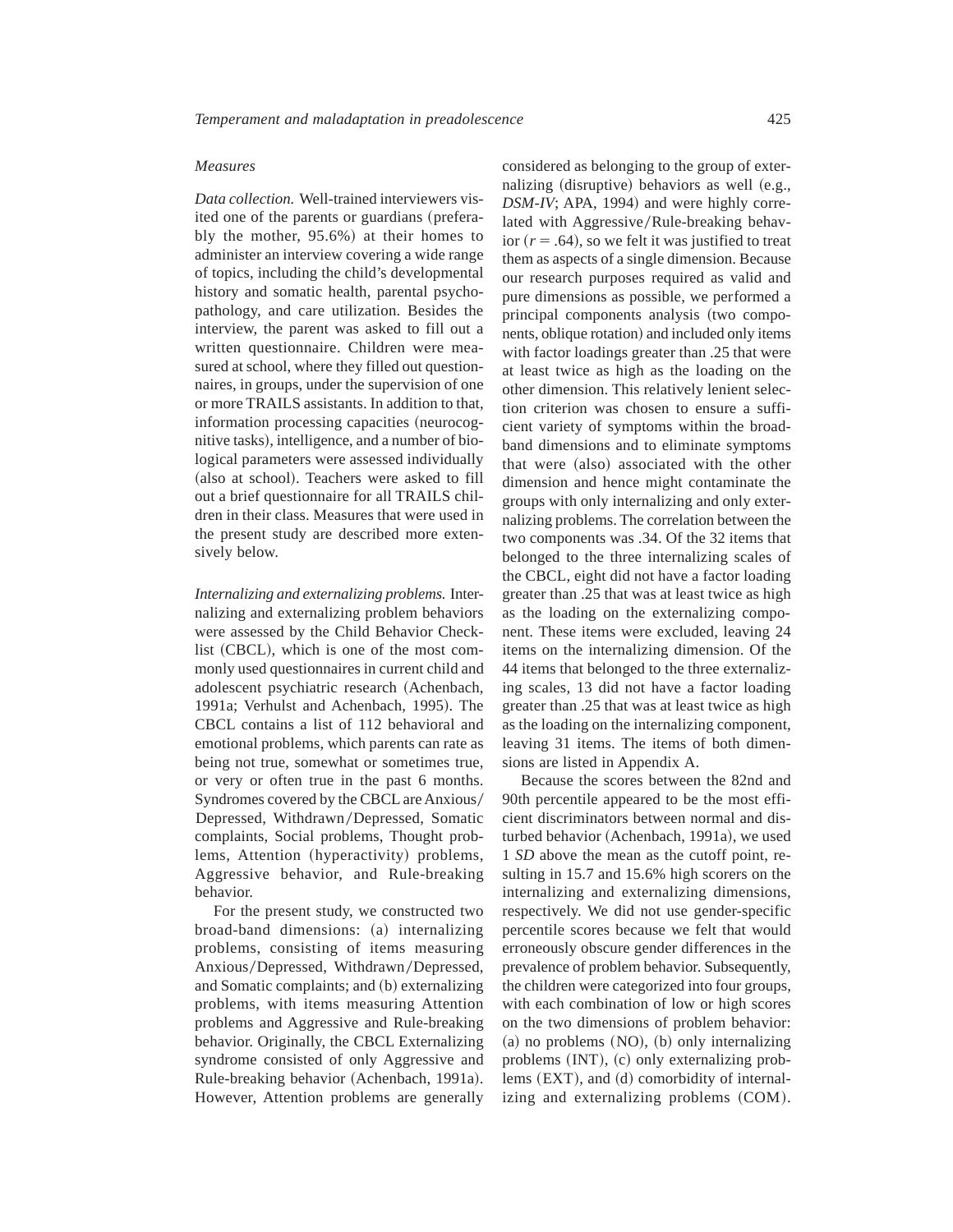| ╭<br>C |  |  |
|--------|--|--|
|        |  |  |
|        |  |  |

|                    | Girls |               | <b>Boys</b> |      | <b>Total Group</b> |               |
|--------------------|-------|---------------|-------------|------|--------------------|---------------|
|                    | N     | $\frac{0}{0}$ | N           | $\%$ | N                  | $\frac{0}{0}$ |
| No problems        | 789   | 78.4          | 682         | 70.2 | 1471               | 74.4          |
| Only internalizing | 117   | 11.6          | 81          | 8.3  | 198                | 10.0          |
| Only externalizing | 54    | 5.4           | 143         | 14.7 | 198                | 10.0          |
| Comorbidity        | 47    | 4.7           | 65          | 6.7  | 112                | 5.7           |
|                    | 1007  | 100           | 971         | 100  | 1978               | 100           |

**Table 1.** *Distribution (number and percentage) of the four CBCL problem groups in girls and in boys*

*Note:* CBCL, Child Behavior CheckList.

Table 1 shows the gender-specific distribution across the groups.

Although the core of our analyses was based on the CBCL, the self-report version of this questionnaire, the Youth Self-Report (YSR; Achenbach, 1991b), was also used to see to what extent the findings would hold across informants. YSR problem groups were made following the same procedure as described above for the CBCL. The two YSR components correlated .39. The YSR internalizing dimension contained 28 items and the externalizing dimension 23 items. As opposed to the CBCL, YSR items measuring Attention problems did not load on the externalizing dimension, hence the YSR externalizing dimension consisted only of items measuring Aggressive and Rule-breaking behavior. Consistent with other reports (e.g., Achenbach, McConaughty, & Howell, 1987; Jensen, Traylor, Xenakis, & Davis, 1988; Renouf & Kovacs, 1994; Verhulst & Van der Ende, 1992), the agreement between parent and children was only moderate:  $r = .32$  for the externalizing dimension and  $r = .28$  for the internalizing dimension.

*Temperament.* Temperament was assessed by the parent and the child version of the short form of the Early Adolescent Temperament Questionnaire—Revised (EATQ-R; Ellis,  $2002$ ; Putnam et al.,  $2001$ ). We used the parent version, because its factor structure was superior to that of the child version in our sample. The EATQ-R is a 62-item questionnaire

based on the temperament model developed by Rothbart and colleagues (e.g., Putnam et al., 2001; Rothbart et al., 2000). Rothbart's model distinguishes eight temperament dimensions in early adolescence (ages  $9-16$ ), namely, High-Intensity Pleasure, Shyness, Fear, Frustration, Activation Control, Attention Control, Inhibitory Control, and Affiliation, reflecting the four broad dimensions of Surgency, Negative Affectivity, Effortful Control, and Affiliation (Putnam et al.,  $2001$ ). In addition to these temperament scales, the EATQ-R includes two behavioral scales (Aggression and Depressed Mood, meant to examine possible relationships between temperament and social– emotional functioning), which are not considered here. Because the scales as proposed by Rothbart and her group had not been verified empirically in large population samples, we investigated to what extent they reflected the structure of the EATQ-items in the TRAILS sample appropriately. Principal components analysis  $(PCA)$  on the 50 items of the eight temperament scales yielded 10 components with an eigenvalue  $> 1$ , with a scree (break in the slope of the plot of the total variance associated with each component) at the sixth component. The eigenvalue  $> 1$  rule may overestimate the number of factors when the number of variables in the analysis is 40 or more (Linn, 1968). We examined the interpretability of the five-, six-, seven-, and eightcomponent solution of PCA with oblique (oblimin) rotation. With a few minor exceptions, all four solutions resulted in compara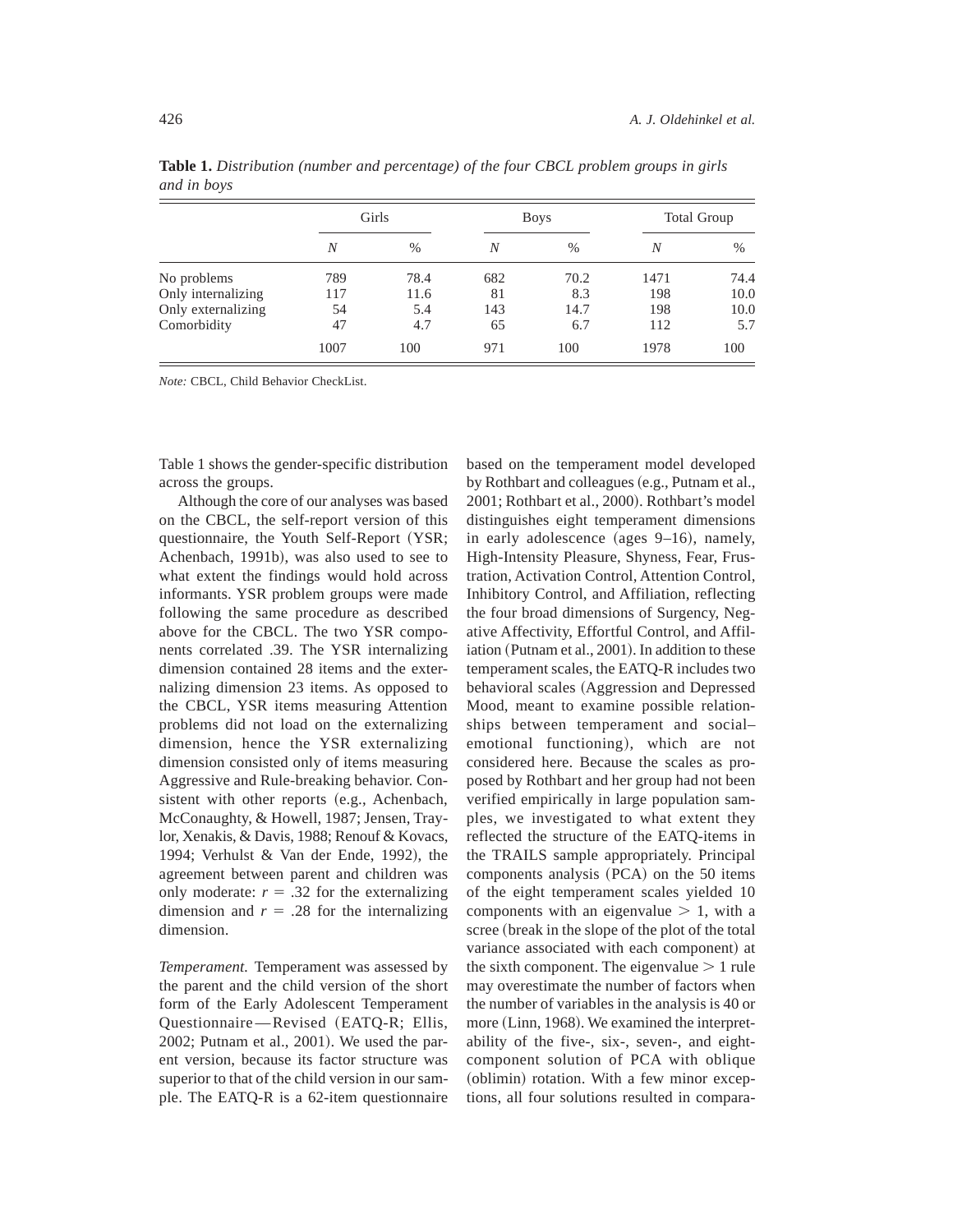ble components for Frustration, Shyness, and Affiliation. Furthermore, we consistently found a strong Effortful Control dimension, mainly encompassing Attention and Activation Control items. With one exception, Inhibitory Control items did not load on this component, nor made up a separate one. High-Intensity Pleasure items loaded on one component at the five-, six-, and seven-component solution and spread over two components in the eightfactor solution. Fear did not emerge in the fivecomponent solution and was relatively weak in the other solutions. The seven- and eightcomponent solutions had one or more components that could not be interpreted properly. All things considered, six components, explaining 42.6% of the variance, seemed to capture the internal structure of the data best (Oldehinkel & Hartman, 2003).

An item was assigned to a scale if the loading on the component was greater than  $(.40)$ (Stevens, 2002) and at least .15 greater than the loadings on all other components. For validity's sake (temperament factors were conceptually, rather than empirically derived), items could only be assigned to their "own" scale; in other words, we did not assign items to any scale other than the one they had been selected for initially. The resulting scales are (a) High-Intensity Pleasure: the pleasure derived from activities involving high intensity or novelty (6 items, Cronbach's  $\alpha = 0.77$ ); (b) Shyness: behavioral inhibition to novelty and challenge, especially social (4 items,  $\alpha$  =  $(0.84)$ ; (c) Fear: worrying and unpleasant affect related to the anticipation of distress (5 items,  $\alpha = 0.63$ ); (d) Frustration: negative affect related to interruption of ongoing tasks or goal blocking (5 items,  $\alpha = 0.74$ ); (e) Effortful Control: the capacity to voluntarily regulate behavior and attention (11 items,  $\alpha = 0.86$ ); and (f) Affiliation: the desire for warmth and closeness with others, independent of shyness or extraversion (6 items,  $\alpha = 0.66$ ). The scale items are described in Appendix B. In general, the (absolute) correlation between the scales was low to moderate (average  $r = .17$ ), with the strongest association between Effortful Control and Frustration  $(r = -.41)$ .

Based on (higher order) factor loadings, Putnam et al.  $(2001)$  found that in early adolescents High-Intensity Pleasure, (low) Shyness, and (low) Fear were assumed to be indicators of the broad dimension of Surgency and Frustration was assumed to be the only indicator of Negative Affectivity. In our sample, however, Fear had a high loading on Negative Affectivity as well, consistent with findings in younger children. Otherwise, our findings were similar to Putnam et al.'s  $(2001)$ . In the case of Effortful Control and Affiliation, the scales and broad dimensions are similar.

#### *Analysis*

Differences in mean temperament scores between the four problem groups were tested by simple contrasts in univariate analyses of variance (ANOVAs). With a large sample like ours, many effects, including trivial ones, tend to get statistically significant; particularly comparisons with the largest subgroup of children without behavioral problems. Hence, significance was not an appropriate criterion for tracing meaningful differences. We used Cohen's *d*, an effect size measure that is independent of group size. Cohen's *d* is  $(M_1 - M_2)/\sigma_{\text{pooled}}$ , where  $M_1$  is the mean of the first group,  $M_2$ is the mean of the second group, and  $\sigma_{\text{pooled}}$ is the square root of the mean variance of the two groups  $(\sqrt{(\sigma_1^2 + \sigma_2^2)/2})$ . Cohen (1988) defined effect sizes that were smaller than .2 as small, effect sizes of .5 as medium, and effect sizes greater than .8 as large effects. We decided to focus on effect sizes of .5 or greater, which, when normally distributed, correspond to at least 33% nonoverlap of the scores.

After the bivariate analyses, a discriminant analysis was performed to find which combination of temperament factors described differences between the four problem groups best. Discriminant analysis breaks down the total between association in ANOVA into additive pieces, through the use of uncorrelated linear combinations of the original variables (the discriminant functions). Subsequently, analyses stratified on gender were performed to see whether the results were similar for girls and boys. Interactions between gender and discriminant scores were tested by means of ANOVAs.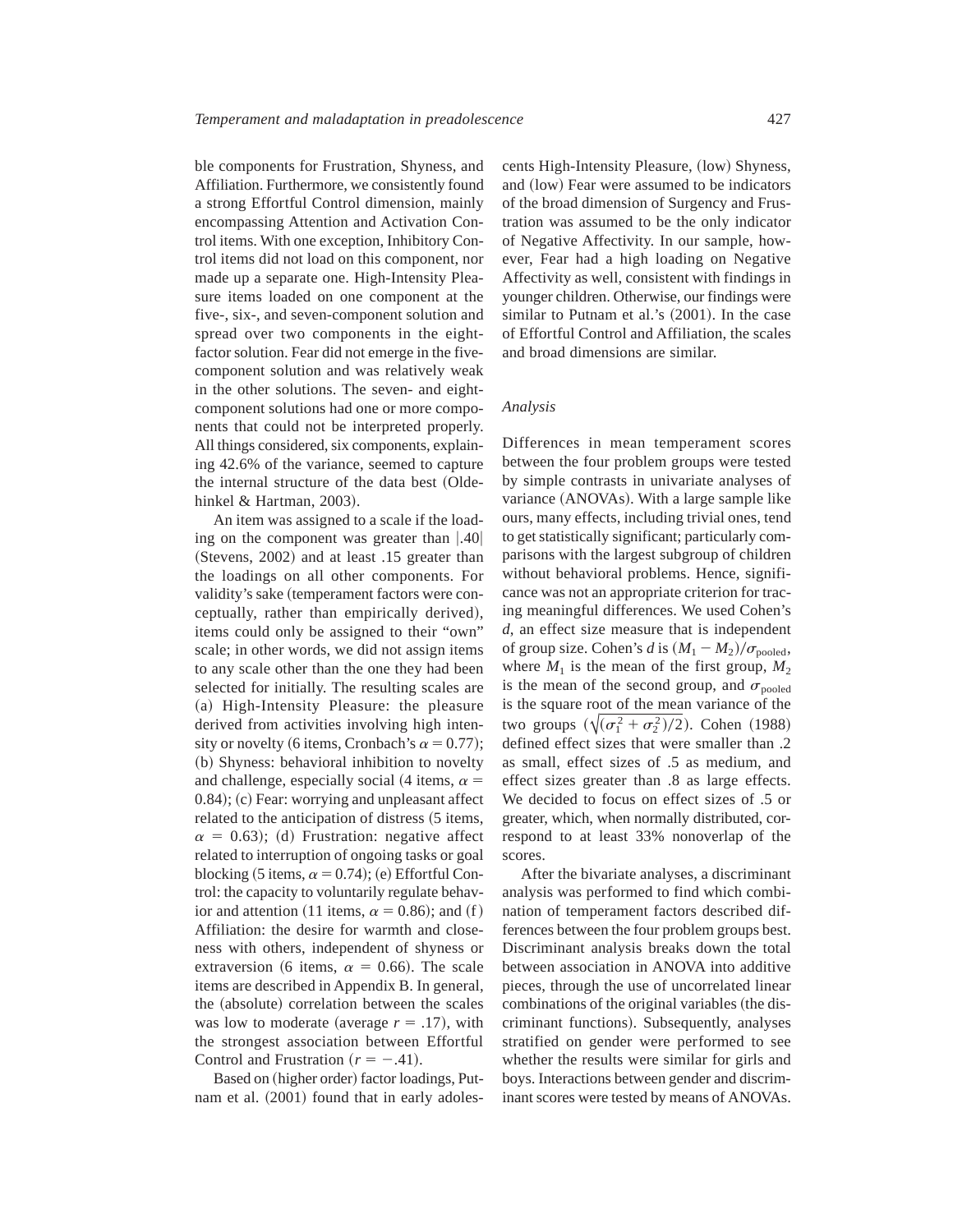

**Figure 1.** Mean Child Behavior Checklist internalizing and externalizing problem scores for the four problem groups.

To examine whether the associations found might be due to content overlap between EATQ and CBCL items, we used the empirical approach described by Lemery, Essex, and Smider (2002), involving series of exploratory (EFA) and confirmatory factor analyses (CFA) for every combination of CBCL and  $EATQ$  measures  $(12 \text{ total})$ . The maximum likelihood algorithm was used for extraction, and the factors were allowed to covary. Items that were identified as problematic through EFA, that is, with loadings  $> .30$  on the wrong factor or  $\leq$ .30 on right factor, were allowed to load on both factors in the confirmatory model; all other items were fixed to zero on the wrong factor. The criterion of .30 was used in imitation of Lemery et al.  $(2002)$  and prior work on item-content overlap (Lengua et al., 1998). Problematic items resulting from CFA, according to these criteria, were dropped. The resulting shortened scales were then resubjected to EFA and the process was repeated until all remaining items loaded  $> .30$  on the correct factor, and did not load  $> .30$  on the wrong factor. The remaining items were used to construct "purified" scales, with which we reanalyzed the data. CFA was performed using Mplus 2.11 software; all other analyses were conducted with SPSS 11 software.

# **Results**

# *Mean internalizing and externalizing problems in the four problem groups*

Before analyzing the association between problem behavior and temperament, we first checked whether the four CBCL problem groups reflected children with clearly different amounts of internalizing and externalizing problems. The results are presented in Figure 1. Please note that average, rather than total, problem scores were used in order to even up the problem scores for internalizing  $(24$  problems) and externalizing  $(31$  problems) dimension.

As becomes apparent from Figure 1, we managed to construct four distinct groups quite well. Differences between internalizing scores of the EXT group and the COM group, as well as differences between externalizing scores of the INT group and the COM group are all small (Cohen's  $d \le 0.50$ ); indicating that the COM group is not characterized by considerably higher symptom levels within each problem dimension. Furthermore, the EXT group has relatively low levels of internalizing problems ~Cohen's *d* for difference with the NO group  $\leq$ 0.50), and the INT group has relatively low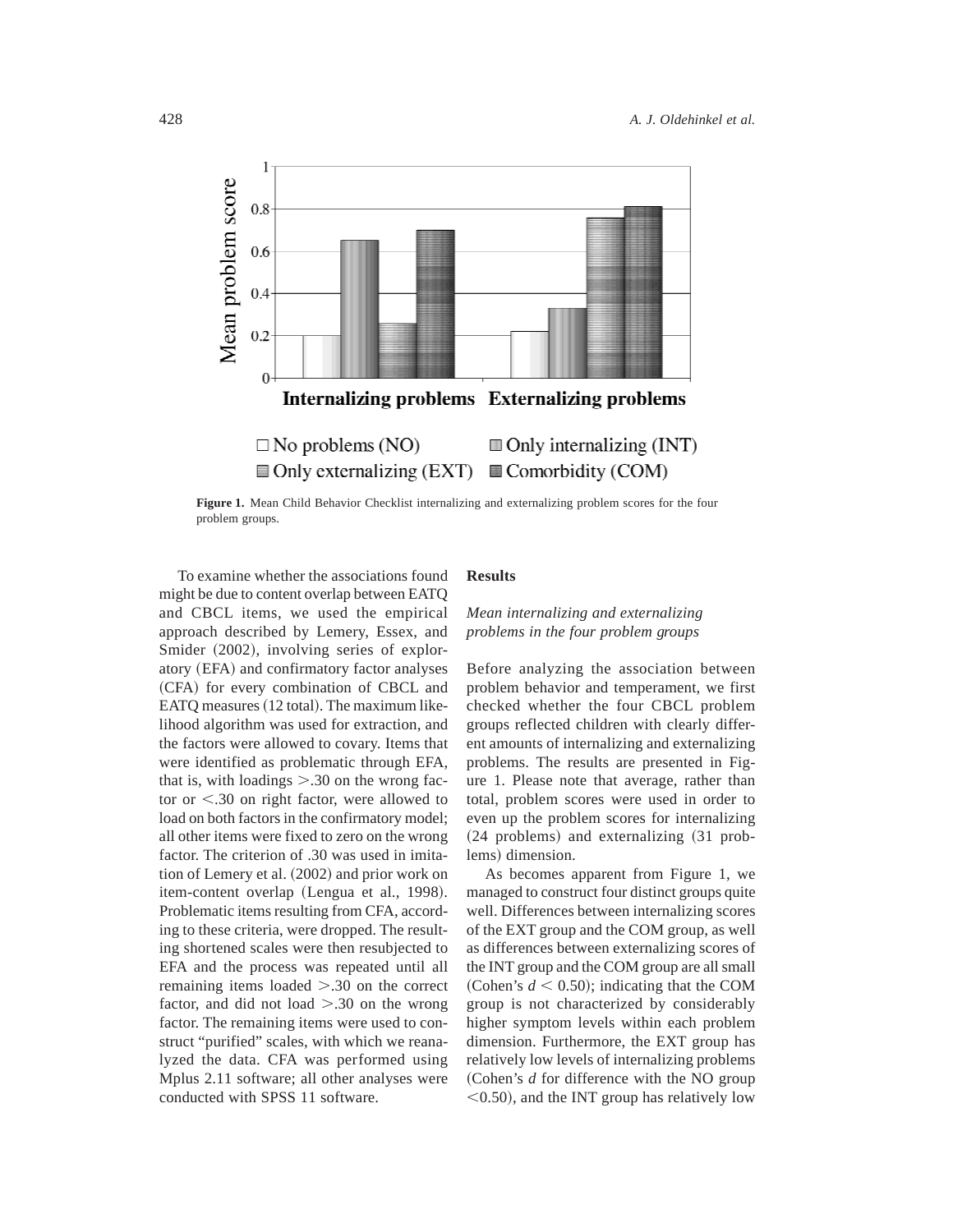|                                                                                                                                                                                                           | N <sub>O</sub>         | <b>INT</b>                                  | <b>EXT</b>                                     | <b>COM</b>             |
|-----------------------------------------------------------------------------------------------------------------------------------------------------------------------------------------------------------|------------------------|---------------------------------------------|------------------------------------------------|------------------------|
| High-Intensity Pleasure<br>Mean $(SD)$<br>Difference <sup><math>a</math></sup> with NO group<br>Difference <sup><math>a</math></sup> with COM group<br>Difference <sup><i>a</i></sup> between INT and EXT | 3.33(0.91)<br>0.12     | 2.97(0.92)<br>$-0.39*$<br>$-0.27*$          | 3.53(0.96)<br>$0.21*$<br>$0.33*$<br>$0.60*$    | 3.22(0.92)<br>$-0.12$  |
| <b>Shyness</b><br>Mean $(SD)$<br>Difference <sup><i>a</i></sup> with NO group<br>Difference <sup><math>a</math></sup> with COM group<br>Difference <sup><i>a</i></sup> between INT and EXT                | 2.47(0.86)<br>$-0.25$  | 3.07(0.92)<br>$0.67*$<br>$0.42*$            | 2.18(0.80)<br>$-0.35*$<br>$-0.60*$<br>$-1.03*$ | 2.69(0.91)<br>0.25     |
| Fear<br>Mean $(SD)$<br>Difference <sup><i>a</i></sup> with NO group<br>Difference <sup>a</sup> with COM group<br>Difference <sup><i>a</i></sup> between INT and EXT                                       | 2.30(0.68)<br>$-1.16*$ | 2.89(0.77)<br>$0.81*$<br>$-0.26$            | 2.50(0.66)<br>$0.30*$<br>$-0.88*$<br>$0.54*$   | 3.08(0.66)<br>$1.16*$  |
| Frustration<br>Mean $(SD)$<br>Difference <sup><math>a</math></sup> with NO group<br>Difference <sup><math>a</math></sup> with COM group<br>Difference <sup><i>a</i></sup> between INT and EXT             | 2.64(0.60)<br>$-1.62*$ | 2.98(0.61)<br>$0.57*$<br>$-1.02*$           | 3.27(0.56)<br>$1.10*$<br>$-0.55*$<br>$0.50*$   | 3.58(0.57)<br>$1.62*$  |
| <b>Effortful Control</b><br>Difference <sup><math>a</math></sup> with NO group<br>Difference <sup><math>a</math></sup> with COM group<br>Difference <sup><i>a</i></sup> between INT and EXT               | 3.38(0.62)<br>$1.49*$  | 3.12(0.60)<br>$-0.42*$<br>$1.10*$           | 2.63(0.56)<br>$-1.24*$<br>0.30<br>$-0.84*$     | 2.45(0.62)<br>$-1.49*$ |
| Affiliation<br>Mean $(SD)$<br>Difference <sup><math>a</math></sup> with NO group<br>Difference <sup><math>a</math></sup> with COM group<br>Difference <sup><i>a</i></sup> between INT and EXT             | 3.90(0.55)<br>$0.40*$  | 3.85(0.58)<br>$-0.09$<br>$0.31*$<br>$-0.09$ | 3.80(0.57)<br>$-0.18$<br>0.22                  | 3.67(0.60)<br>$0.40*$  |

**Table 2.** *Mean temperament scores of the four problems groups*

*Note:* NO, no problems; INT, only internalizing problems; EXT, only externalizing problems; COM, comorbidity of internalizing and externalizing problems.

 $a$ Cohen's *d* (bold if  $>0.50$ ).

\*Statistical significance at  $p < .01$ .

levels of externalizing problems. Although the latter group had more externalizing problems than the NO group  $(d = 0.76)$ , differences with the NO group were much larger for the EXT and the COM group  $(d = 3.15$  and 3.34, respectively).

# *Mean temperament scores in the four problem groups*

Table 2 shows, for each of the problem groups, mean scores on the six temperament factors, differences (in terms of  $p$  value and Cohen's *d*) with the NO group, differences with the COM group, and the difference between the INT and the EXT group.

Three patterns emerge from Table 2, each relating to two temperament factors.

- 1. Shyness and High-Intensity Pleasure were associated with the relative rather than with the absolute amount of problems: differences between the NO and the COM group were small, and differences between the INT and the EXT group were large.
- 2. Scores on the Frustration factor steadily increased from the NO group through the INT and EXT group, to the COM group.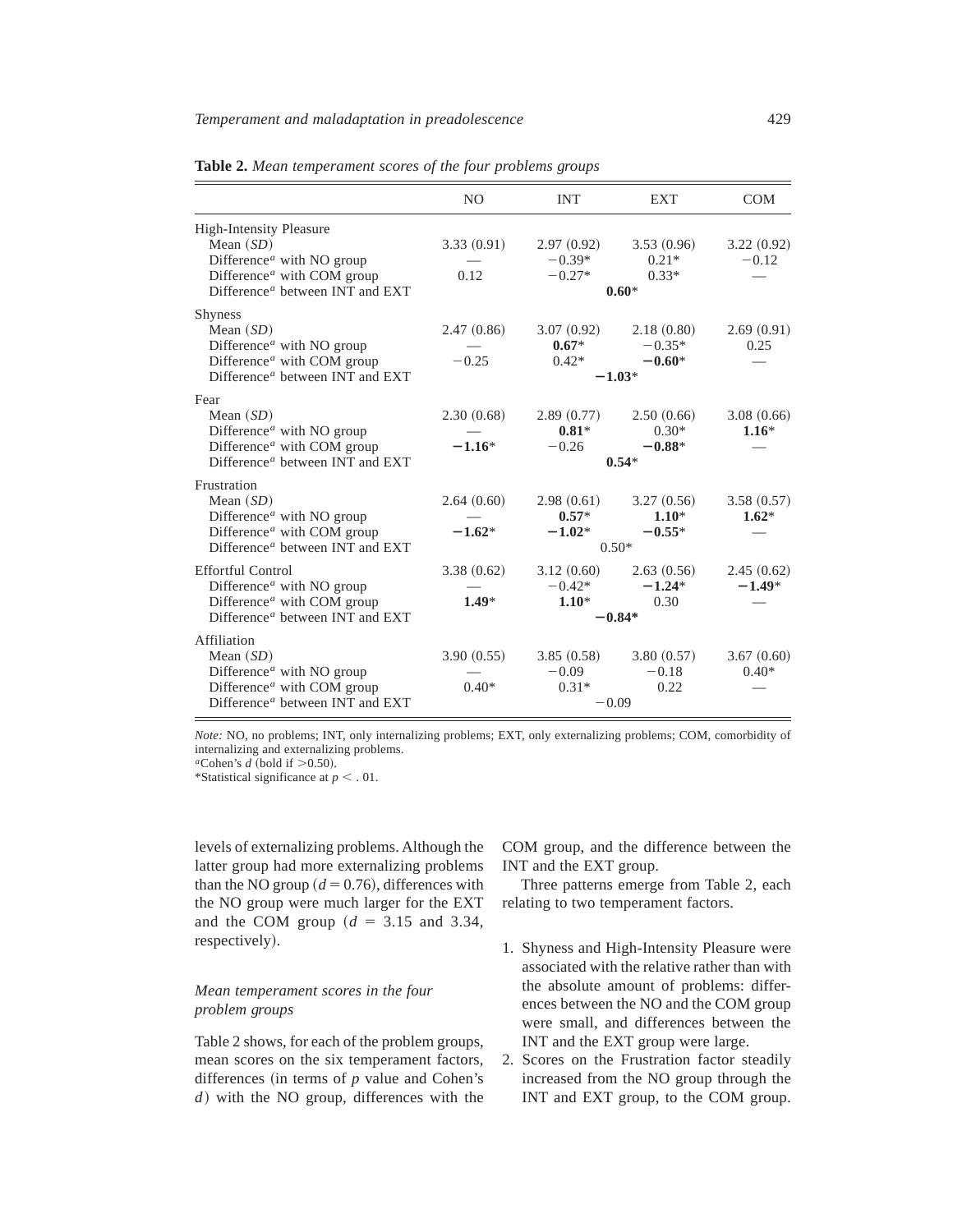

**Figure 2.** An overview of the assumed association of temperament factors with internalizing and externalizing roblems.

The same was true for low Affiliation but to a much lesser extent: all effects were small.

3. Low Effortful Control was mainly associated with externalizing problems: relatively large differences were found between the INT and the COM group, between the EXT and the NO group, and between the INT and the EXT group; other differences were small. Similarly, Fear was mainly associated with internalizing problems (i.e., large differences between the EXT and the COM group, between the INT and the NO group, and between the INT and the EXT group, other differences small).

Because scores on the Frustration scale, hypothesized to be a general marker of maladaptation, were lower in the INT group than in the EXT group, we examined whether the INT group (i.e., the  $15.7\%$  of the children with the highest scores on the internalizing dimensions) included more children with relatively mild problems than the EXT group. The data confirmed that average item scores on the internalizing dimension were lower than those on the externalizing dimension, both in the total sample (internalizing items  $M = .28$ ,  $SD =$ .22; externalizing items  $M = .32$ ,  $SD = .25$ ;  $t(1977) = 7.62, p < .01$  and in the groups of

high scorers (internalizing items  $M = .67$ ,  $SD =$ .17; externalizing items  $M = .78$ ,  $SD = .19$ ; not testable; see also Figure 1). Furthermore, compared to the EXT group, a lower percentage of the INT group had visited a mental health professional for their problems  $(32.4)$ vs. 19.0%, respectively;  $\chi^2 = 8.87$ ,  $df = 1$ ,  $p < .01$ ).

In an attempt to visualize the abovedescribed findings, we located internalizing and externalizing problems, as well as their association with the six temperament factors, in an area defined by two axes, a severity axis and a direction axis (Figure 2). Although the latter was labeled to range from inhibition to activation, we do not pretend that it exactly represents BIS and BAS activation as defined by Gray (1981). Internalizing problems were positioned somewhat lower on the maladaptation dimension than externalizing problems to reflect the assumed severity differences in our sample. Comorbidity is supposed to be located somewhere in the middle between left and right and relatively high on the severity dimension.

#### *Aggressive behavior versus Attention problems*

Originally, the CBCL Externalizing syndrome consisted of only Aggressive and Rule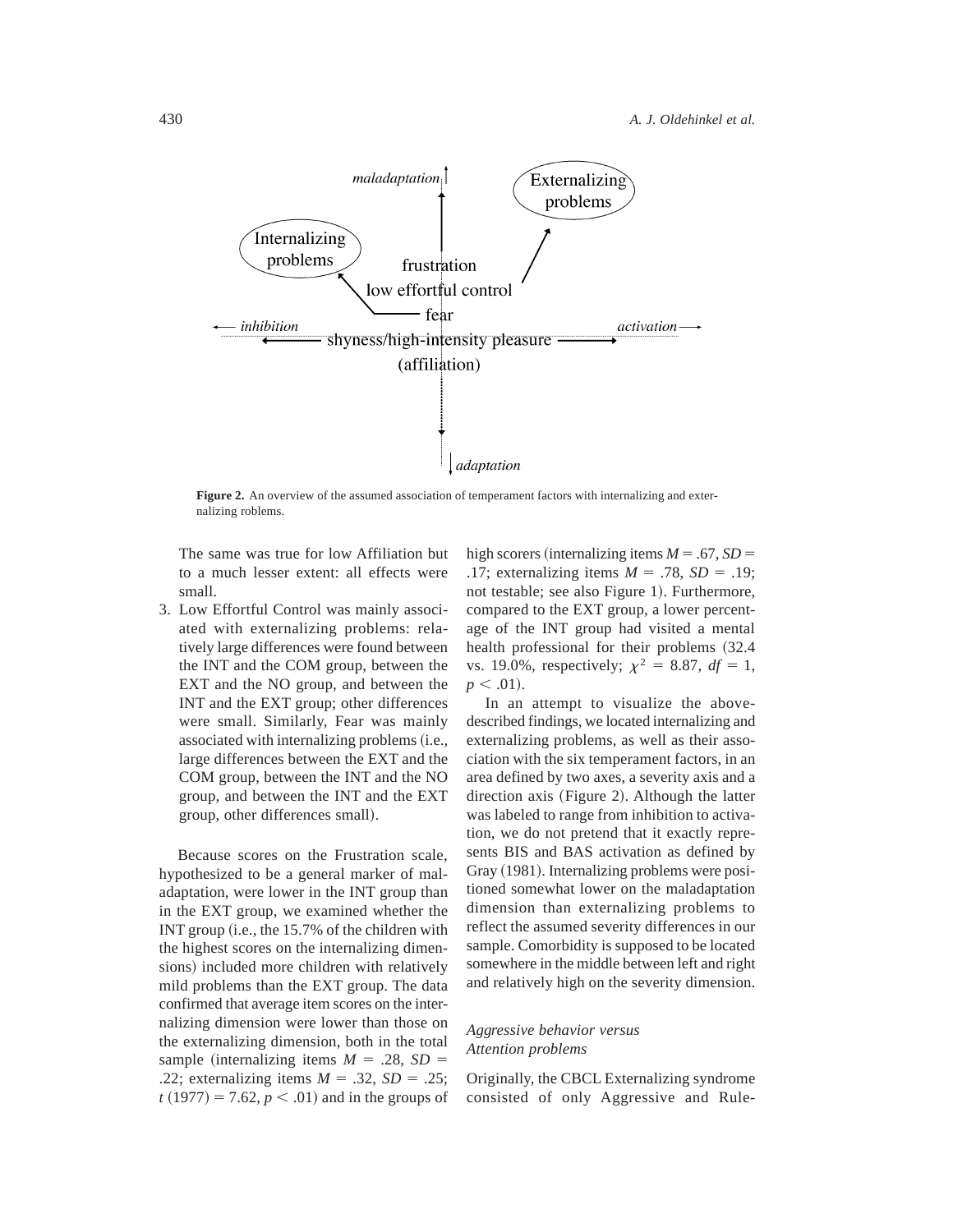breaking behavior (Achenbach, 1991a); the externalizing dimension used in this study includes Attention problems as well. To examine to what extent inclusion of Attention problems might have influenced our findings, we compared children with Aggressive behavior (without Attention problems,  $n = 132$ ) to those with Attention problems (without Aggressive behavior,  $n = 120$ ). One standard deviation above the mean was used as the cutoff point to distinguish between normal and disturbed behavior. Effortful Control was significantly  $(p < .01)$  lower for those with Attention problems, both in the group without and in the group with comorbid internalizing problems. Frustration was higher for Aggressive behavior in the group without comorbid internalizing symptoms. Other differences were small and not statistically significant. It should be noted, however, that more than half of the children with Aggressive behavior also had Attention problems and vice versa; hence, these "pure" groups represent only part of the children with externalizing problems.

#### *Discriminant analyses*

Discriminant analysis was done to find out which combination of temperament factors discriminated best between the four problem groups (i.e., NO, INT, EXT, and COM) in order to assess the effect of temperament factors adjusted for each other.

With four groups, the maximum number of possible discriminant functions is three. Two of these had significant values of Wilks'  $\lambda$  $(\chi^2 = 841.36, df = 18, p < .01;$  and  $\chi^2 =$ 203.29,  $df = 10$ ,  $p < .01$ ), meaning they yielded significant group differences. The first function consisted mainly of Effortful Control and Frustration, and to a lesser extent Fear. ~Pooled within-group correlations between the variables and the discriminant functions were 2.77, .77, and .46, respectively; other correlations were  $\leq$ .16...) The second function was formed primarily by Shyness, Fear, and, to a lesser degree, High-Intensity Pleasure  $\varphi$  (variable-function correlations of .75, .63, and  $-0.44$ , respectively; other correlations were  $\leq$  [.19]). Figure 3 displays the canonical discriminant functions evaluated at the means of

the four problem groups. Each group had its own typical profile on these two functions: the NO and the COM group had low and high scores, respectively, on the first function and average scores on the second; the INT and the EXT group had intermediate scores on the first function and high and low scores, respectively, on the second.

These results support the aforementioned findings in that Effortful Control, Frustration, and Fear are important to distinguish between adaptive and maladaptive behavior and Shyness, High-Intensity Pleasure, and Fear to denote the *conditional* probability of mainly internalizing or externalizing problems. The results further suggest that, compared to the axis drawn in Figure 2, the discriminant functions may reflect dimensions that are slightly  $(15^{\circ}-25^{\circ})$  rotated to the right.

#### *Girls and boys*

Stratification on gender revealed discriminant functions that were quite similar in girls and boys and comparable to those found in the total group; hence, the same (total-group) discriminant functions could be used to compare the discriminant scores of both genders. Girls and boys did not differ significantly with respect to their scores on the first discriminant function,  $F(1, 1970) = 2.61$ ,  $p = .11$ , nor did we find a significant Gender  $\times$  Problem-Group interaction,  $F(3, 1970) = 1.17$ ,  $p = .32$ . Girls scored significantly higher,  $F(1, 1970) = 14.69, p < .01$ , than boys on the second discriminant function; we also found a trend for the interaction of Gender  $\times$  Problem Group,  $F(3, 1970) = 2.36$ ,  $p = .07$ , which was mainly caused by relatively high scores for girls in the NO group and the INT group.

#### *Item-content overlap*

Associations between temperament and psychopathology may partly be accounted for by item overlap between the questionnaires that are used. To trace overlapping items we performed a series of CFA and EFAs and removed items that loaded higher than .30 on the wrong factor or lower than  $.30$  on the right factor (cf. Lemery et al., 2002). Concerning the CBCL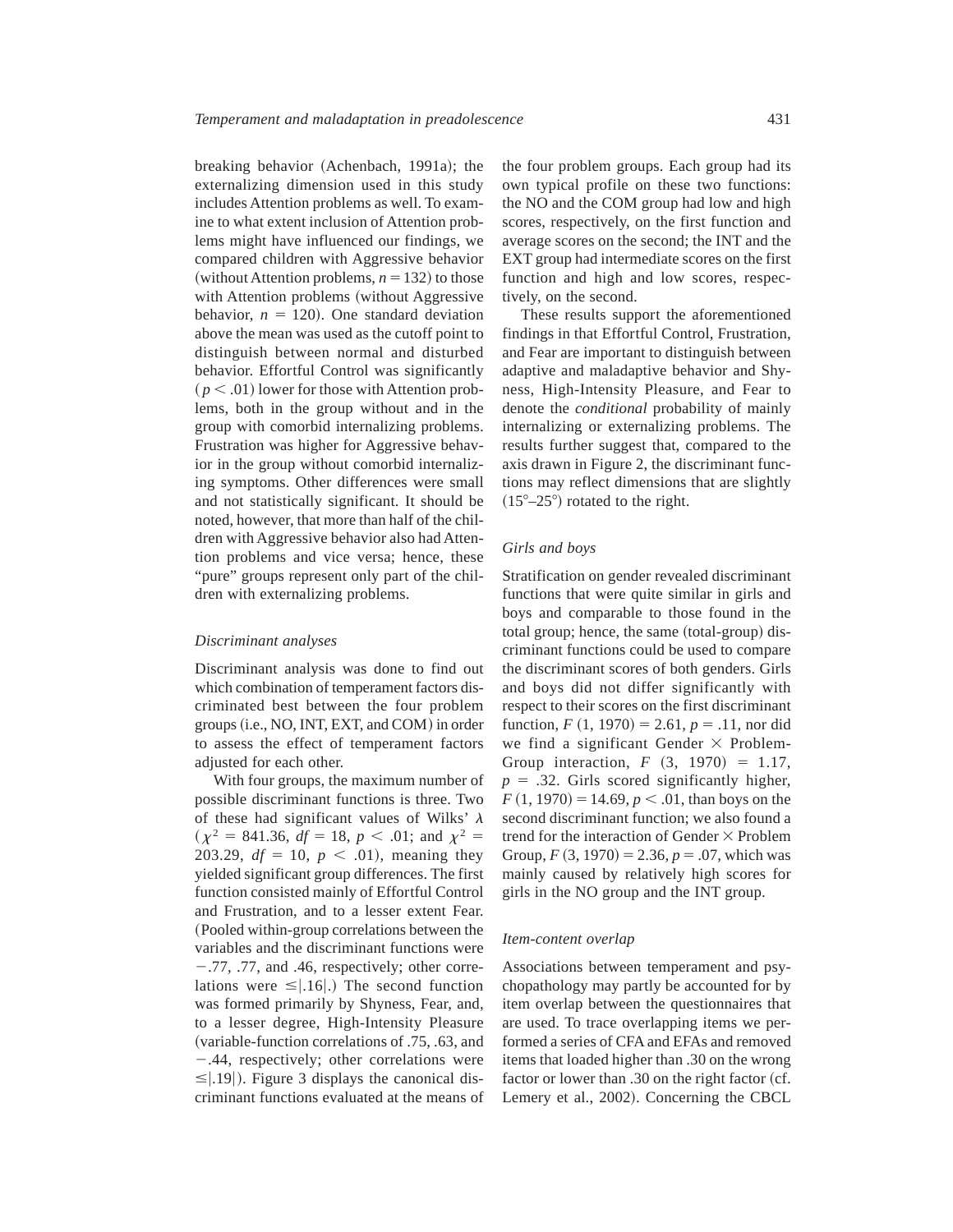# Function 1: Severity

# **Function 2: Direction**

Effortful Control, Frustration, Fear

 $\overline{2}$ 

 $1.5$ 

 $\mathbf{1}$ 

 $0.5$ 

 $\bf{0}$ 

 $-0.5$ 

 $-1$ 

# Shyness, Fear, High-Intensity Pleasure



**Figure 3.** The discriminant functions at the group centroids of the four problem groups.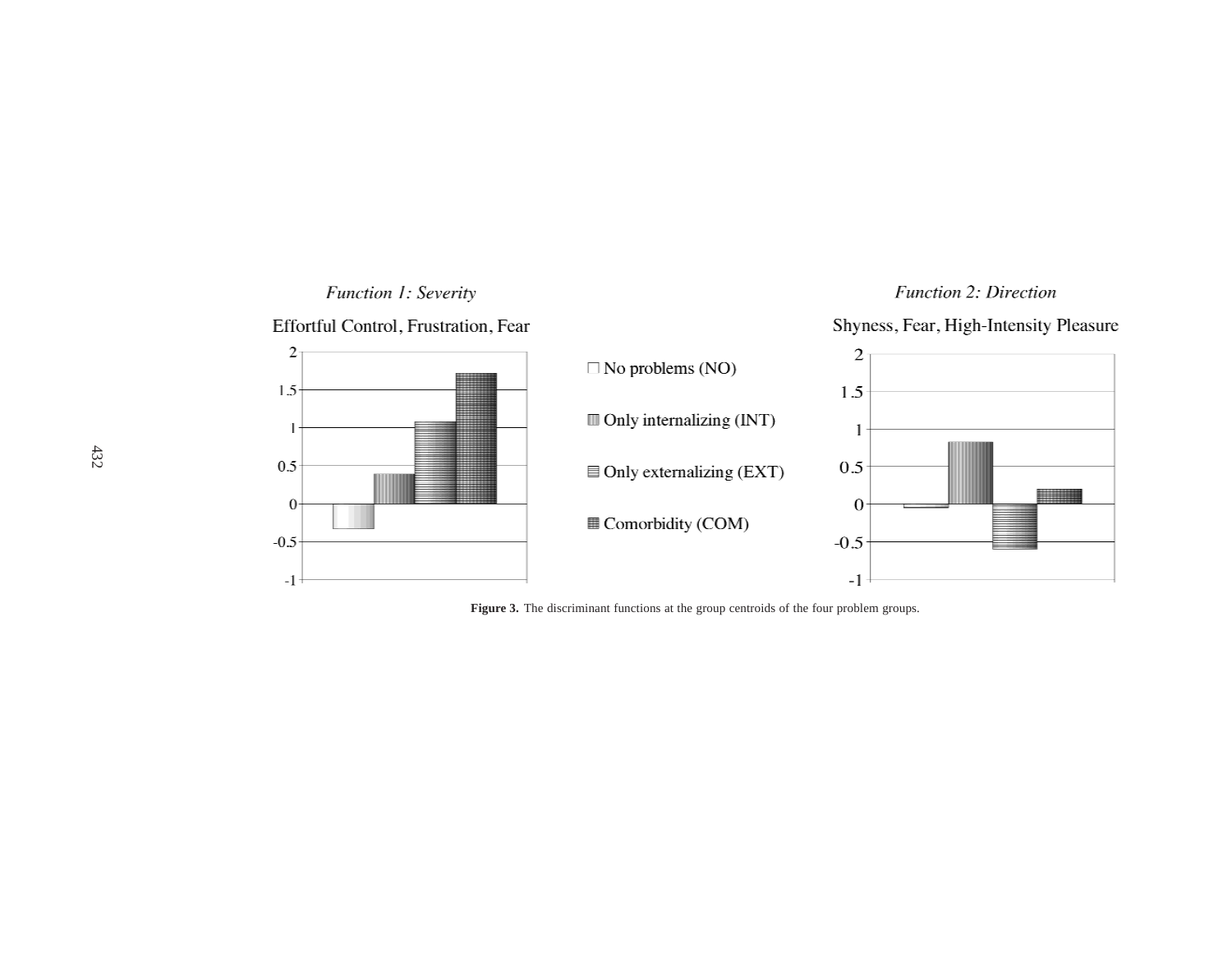internalizing dimension, no items were removed in combination with Frustration, one CBCL item (Fears going to school) was removed in combination with High-Intensity Pleasure and Effortful Control, and two CBCL items were removed in combination with Shyness (Fears going to school and Too shy or timid) and Affiliation (Fears going to school and Secretive). The largest overlap was found in combination with Fear, where we removed four items from the CBCL (Fears certain animals/situations/places, Fears going to school, Too fearful or anxious, Nightmares) and one from the EATQ (Worries about getting in trouble). With regard to the CBCL externalizing dimension, we found no problematic items for the combination with Affiliation; four CBCL items in combination with High-Intensity Pleasure, Shyness, and Fear (Physically attacks people, Sets fires, Steals outside the home, Thinks about sex too much); five CBCL items in combination with Frustration (Physically attacks people, Prefers being with older kids, Sets fires, Steals outside the home, Thinks about sex too much); and seven CBCL items in combination with Effortful Control (Sets fires, Steals outside the home, Thinks about sex too much, Doesn't finish what s/he starts, Can't concentrate or pay attention for long, Poor school work, Inattentive or easily distracted). Most often, items were removed because they (just) failed to reach the criterion of a loading  $> .30$ ; items with high loading on the wrong dimensions were scarce. The fact that more CBCL than EATQ items were removed is conceivable considering the fact that the original item-selection criterion was more lenient for the dimensions of the CBCL  $(.25)$  than for the EATQ scales  $(.40)$ .

Analyses with the purified scales (i.e., with items removed that might confound the association) yielded results that were very similar to the ones based on the full scales: the purified means were approximately the same in size as the original ones and the same effects were significant and had an effect size  $> .50$ . The only difference was found for Fear, where the purified scales had higher means in the NO and the EXT group, resulting in a reduced difference between the INT and the EXT group (purified effect size  $.27, p \le .01$ ).

The discriminant analysis was based on scales exclusive of all items that were found to be problematic in combination with at least one of the temperament scales, that is, 6 items  $(25%)$  from the internalizing dimension and 9  $items (29%) from the externalizing dimen$ sion, leaving 18 and 22 items, respectively; and 1 item from the EATQ-Fear scale. Discriminant analysis yielded results comparable to that based on the scales including the (potentially! problematic items. As in the original analysis, two discriminant functions had significant values of Wilks'  $\lambda$  ( $\chi^2$  = 638.51, *df* = 18,  $p < .01$ ; and  $\chi^2 = 111.36$ ,  $df = 10$ ,  $p <$ .01); in other words, they yielded significant group differences. The first function consisted mainly of Effortful Control and Frustration, and to a lesser extent Fear. (Pooled withingroup correlations between the variables and the discriminant functions were  $-.71, .84,$  and .38, respectively; correlations of Shyness and Surgency  $\leq$   $|.02|$ ; Affiliation .20.) The second function was formed primarily by Shyness, Fear, and, to a lesser degree, High-Intensity Pleasure (variable-function correlations of .64, .68, and  $-.43$ , respectively; correlations of Effortful Control and Frustration  $\leq$  | .13|; Affiliation .24). The pattern of canonical discriminant functions evaluated at the means of the four problem groups closely resembled the one presented in Figure 3. The NO and the COM group had low and high scores, respectively, on the first function and average scores on the second and the INT and the EXT group had intermediate scores on the first function and high and low scores, respectively, on the second. A complete report is available from the first author.

#### *Self-reported problems*

To examine to what extent the results held across informants, we also examined temperament scores in problem groups constructed on the basis of self-reported (instead of parentreported) problems, using the YSR. Despite the partly different content of the externalizing dimension (excluding attention problems), we found similar patterns, though with smaller effect sizes, as in the CBCL problem groups for High-Intensity Pleasure (equal in the NO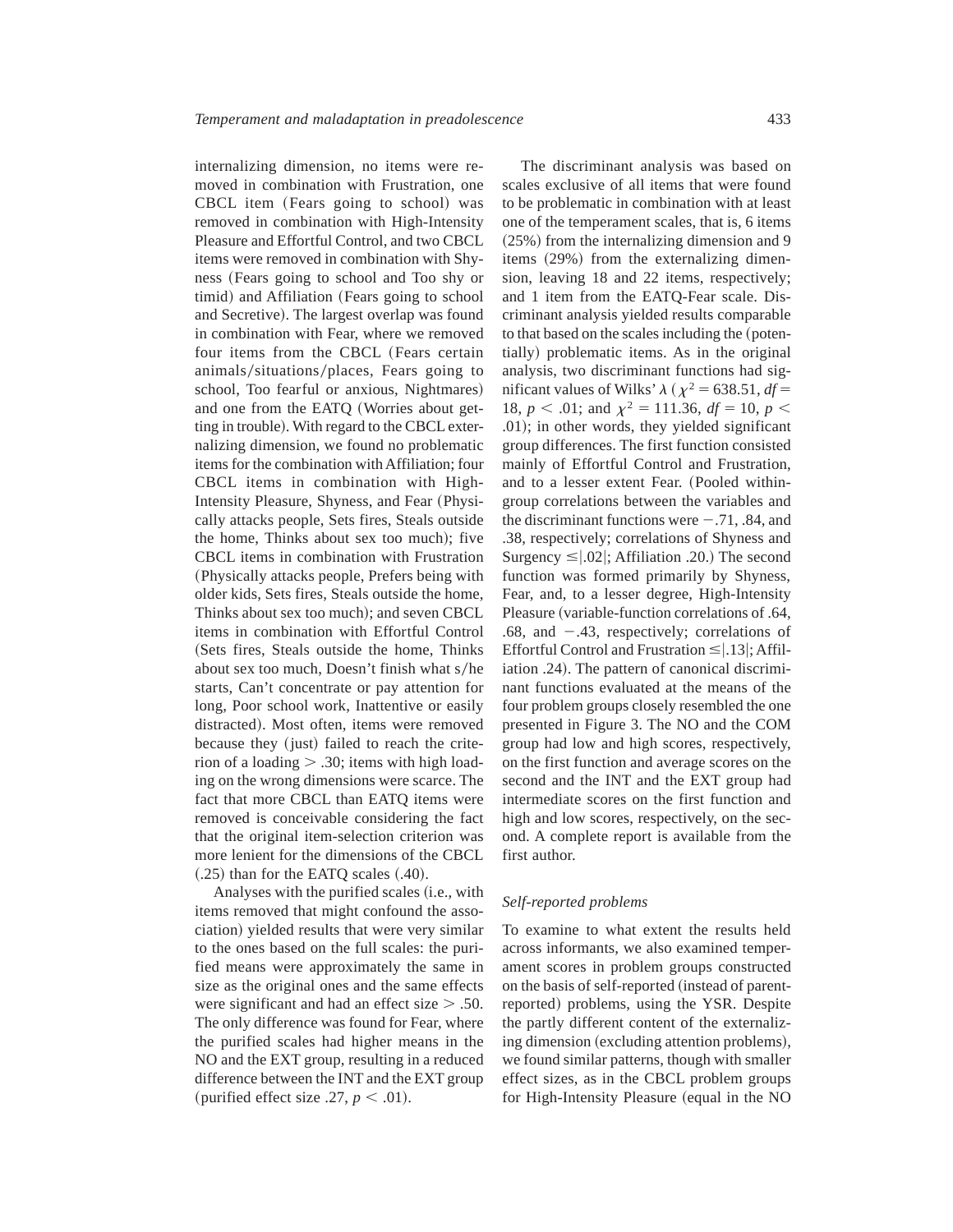and COM group, lower in the INT group, higher in the EXT group), Frustration (scores increasing with severity), and Effortful Control (strong marker of externalizing problems). On average, the effect sizes were about two to three times smaller, but statistically significant ( $p < .01$ ), and greater than .20, which Cohen (1988) defined as small. For Shyness, Fear, and Affiliation, differences were partly statistically insignificant, but all in the expected direction, with the exception of Fear in the COM group (lower than in the INT group), and Affiliation in the INT group (higher than in the NO group). A complete overview of means and effect sizes is available upon request.

#### **Discussion**

The aim of this study was to elucidate which temperament factors are associated with preadolescents' internalizing problems, externalizing problems, or both. The results suggest clearly diverging temperament profiles for these groups of children, with High-Intensity Pleasure and Shyness (representing the broad dimension of Surgency) steering the conditional probability of internalizing and externalizing problems (direction markers), Frustration (and perhaps also low Affiliation) mainly being related to maladaptation in general (severity markers), and Effortful Control and Fear being associated with both the severity and the direction of the problems. Girls and boys differed in the distribution across the problem groups, but the associations between temperament and psychopathology were comparable for both genders. Consistent with previous reports (e.g., Lemery et al., 2002; Lengua et al., 1998), the relation between temperament and psychopathology was unlikely to be confounded by item-content overlap between the questionnaires.

The results largely confirmed our hypotheses that Surgency would be associated with the conditional probability of internalizing (low Surgency) or externalizing problems (high Surgency), Negative Affectivity with the absolute probability of maladaptation, and Effortful Control with externalizing problems. The role of Fear deviated slightly from the expectations. Based on Putnam et al.'s (2001) study on early adolescents, Fear was assumed to be part of the broad factor of Surgency. In our sample of 10- to 12-year olds, i.e., in the transitional stage between childhood and adolescence, Fear appeared to have a high loading on Negative Affectivity as well, which is consistent with patterns found in younger children. This may explain why Fear was associated with both direction and severity, rather than with direction only, and was part of both discriminant functions.

Much previous research on (temperamental) correlates of child psychopathology took place within the framework of Gray's (1981, 1987) BIS and BAS. Quay (1988, 1993, 1997) found that externalizing behavior could be accounted for by (a) an underactive BIS, causing the BAS to initiate inappropriate behavior that would normally be inhibited by the BIS, (b) an overactive BAS, causing it to prevail over the BIS, or  $(c)$  both. More specifically, it has been suggested that a deficiency in the ability to inhibit behavior is the central deficit in ADHD (Barkley, 1997; Iaboni, Douglas, & Ditto,1997; Kooijmans et al., 2000), whereas oppositional defiant disorder (ODD) and conduct disorder  $(CD)$  are associated with a heightened sensitivity to cues for reward, leading to an increase in BAS behavior (Quay, 1993). Oosterlaan, Logan, and Sergeant (1998) reviewed studies on the relation between inhibitory control  $(e.g., measured by the stop signal)$ task; Logan, Cowan, & Davis, 1984) and externalizing behavior. In most studies, normal children outperformed children with ADHD and ODD or CD, with the most marked effects for children with ADHD. In our sample, we found that the broad-band dimension of externalizing problems was associated with both low Shyness, pointing at an underactive BIS, and High-Intensity Pleasure, suggesting high BAS activation, which is consistent with Quay's  $(1988, 1993, 1997)$  previously mentioned notion. Within the externalizing dimension, children with attention (hyperactivity) problems and those with aggressive behavior did not differ with respect to Shyness and High-Intensity Pleasure, but children with attention problems had lower scores on Effortful Control, and children with aggressive problems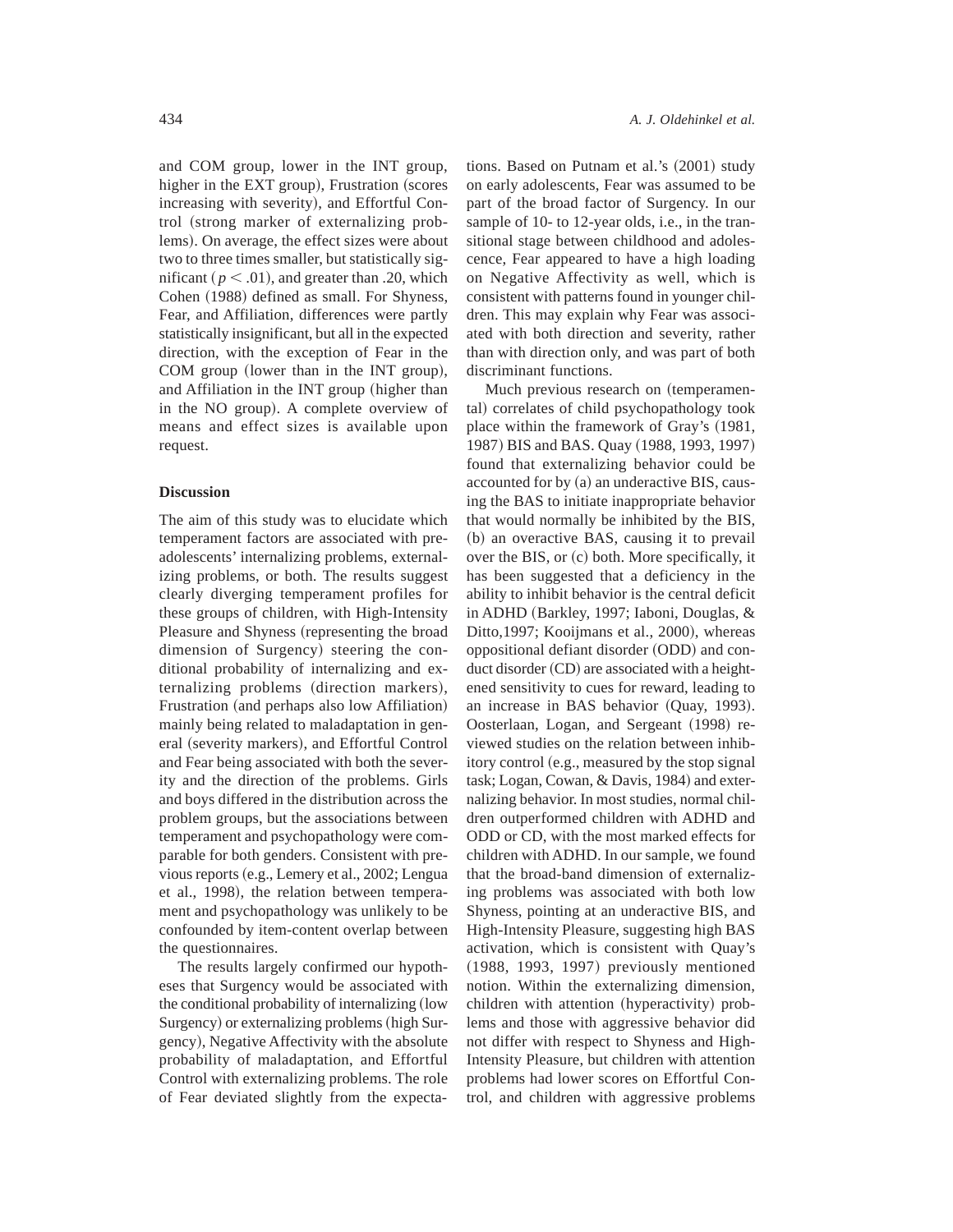showed higher levels of Frustration. These findings suggest that a reduced capacity to regulate behavior and attention may mediate the association between low BIS and ADHD; and that negative affect related to interruption of tasks or goal blocking, rather than the mere presence of an overactive BAS, may predispose to ODD or CD.

Concerning internalizing problems, a number of investigations (reviewed by Oosterlaan, 2001) showed that children high on the temperamental trait of inhibition are at increased risk to develop anxiety disorders later in their lives, and Quay (1988) suggested that overinhibition could be the underlying cause of anxiety disorders. The few studies that investigated the possible link between inhibitory control as measured by the stop task and internalizing problems yielded virtually no (Daugherty, Quay, & Ramos, 1993; Oosterlaan et al., 1998! or only partial (Kooijmans et al., 2000) support for this association. It is not yet known to what extent findings based on a stop task (measuring the ability to inhibit a prepotent response) are generalizable to other forms of inhibition (Nigg, 2000). Our results suggest that it might be important to distinguish between Shyness, which may be both a risk (with respect to internalizing problems) and a protective (with respect to externalizing problems) factor; and temperamental Fear, which seems to be more detrimental than beneficial.

Our analyses add to earlier studies that we were able to disentangle factors associated with the probability of problem behavior and factors codetermining the nature and direction of the problems, if any. Factors associated with the BIS and the BAS, which are Shyness and High-Intensity Pleasure (Surgency), appeared to be primarily indicators of direction (manifestation): they increased the probability of internalizing problems and decreased the probability of externalizing problems, or vice versa. The assumed dual nature of behavioral inhibition and activation (i.e., both risk-enhancing and protective, depending on the outcome) is in line with studies by Pliszka  $(1989)$ , where children with concurrent ADHD and anxiety showed reduced impulsivity compared to children with ADHD alone; Bates, Pettit, & Dodge  $(1995)$ , where internalizing behavior restrained

the development of aggressiveness; and Walker et al.  $(1991)$ , who found that boys with CD and comorbid anxiety were markedly less socially impaired than boys with CD alone. Only partly comparable, but seemingly contradictory, are results from the Pittsburgh Youth Study, where impulsive and disagreeable boys (so-called undercontrollers) were likely to have externalizing, but also comorbid internalizing and externalizing problems (Robins, John, Caspi, Moffitt, & Stouthamer–Loeber, 1996).

Whereas Surgency indicated the direction of the problems, Negative Affectivity (in this age group mainly Frustration) was associated with their severity: Frustration scores steadily increased from the group with no problems, through the internalizing and the externalizing group, to the comorbidity group. The assumption that Frustration is a general marker for maladaptation would imply that, in our sample, externalizing problems were more serious than internalizing problems. Higher average symptom scores and mental health care utilization rates in the externalizing group compared to the internalizing group supported the assumption. The severity of internalizing problems is likely to increase substantially in the years to come: the incidence of internalizing disorders rises sharply in adolescence (Oldehinkel et al., 1999).

As hypothesized, low Effortful Control was associated with a high probability of externalizing problems. We found only limited support for the protective role of Effortful Control with respect to internalizing problems: children with only internalizing problems scored lower on Effortful Control than those without problems, but the difference was small. This may be due to the fact that the protective effect of the ability to regulate emotional state (Shoda et al., 1990) and the risk to experience guilt or shame (Rothbart, Ahadi, & Hershey, 1994) largely counterbalance each other.

The affiliation system is supposed to play a role in maternal behaviors, attachment, pair bonding, and sexual behaviors (Panksepp, 1998). The fact that Affiliation was only weakly, if at all, associated with the  $(mal)$ adaptation and inhibition/activation may indicate that a third dimension, for example,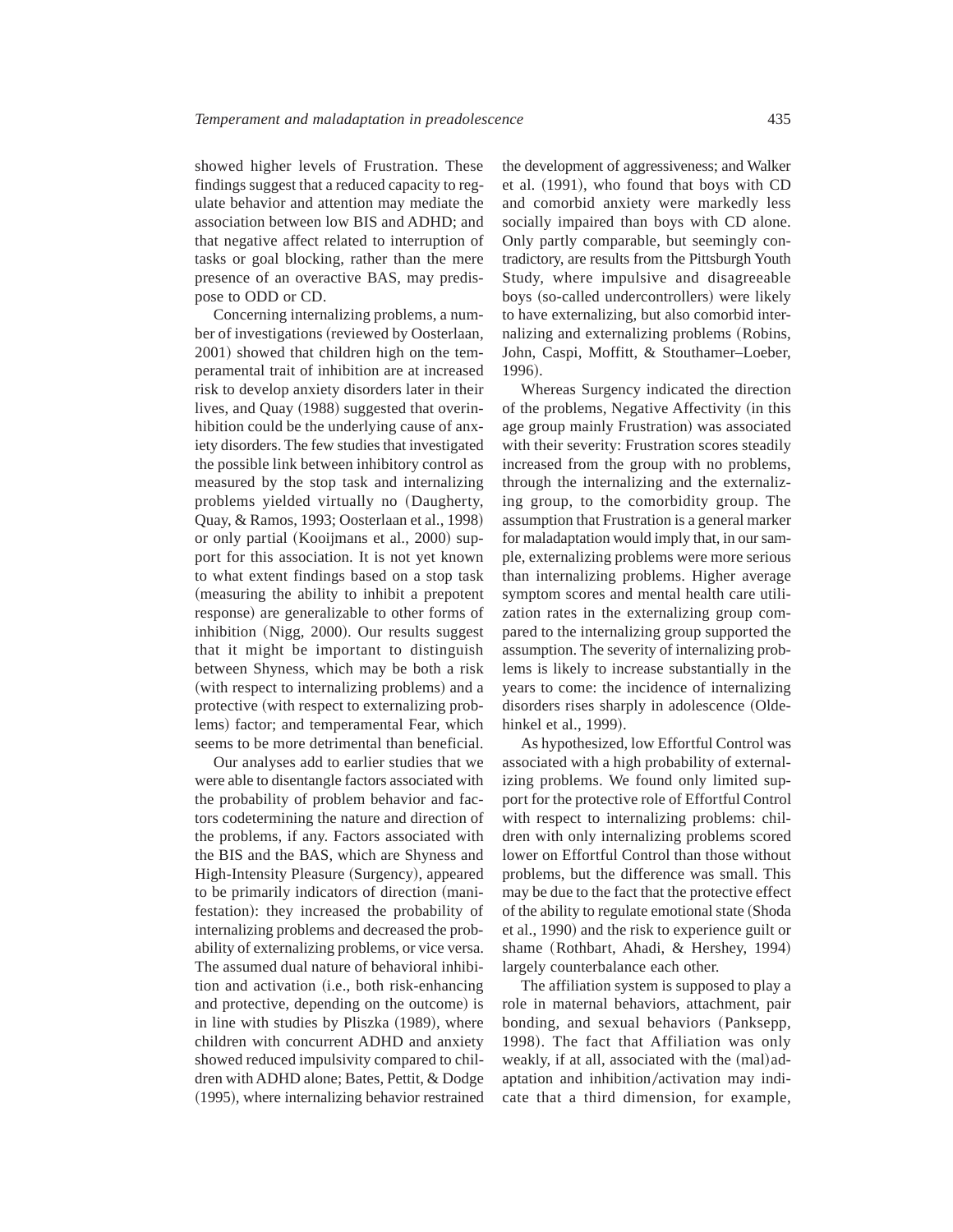reflecting sociality/individuality, is required to position this factor appropriately. It is also possible that the role of Affiliation will rise during adolescence, particularly in girls, which have been found to show an increase of affiliative need in this stage of life  $(e.g., Brooks-$ Gunn & Warren, 1989; Cyranowski et al., 2000; Insel & Hulian, 1995; Richards, Crowe, Larson, & Swarr, 1998).

Both psychopathology and temperament data were based on the same informant, i.e., the parent (usually the mother). Because people tend to describe other people in a less differentiated way than themselves (e.g., Mirels, Stevens, Greblo, and Yurek, 1998) and answers may suffer from response sets such as acquiescence and social desirability, this brings along the risk of inflated associations. Therefore, we checked whether the associations of temperament with parent-rated problem behavior could also be found for self-reported problems. Despite the low agreement between multiple informants of psychopathology (e.g., Achenbach et al., 1987; Verhulst & Van der Ende, 1992) and the partly different content of the externalizing dimension (excluding attention problems in the self-report version), we found comparable patterns, though with smaller effects, in the self-reported problem groups as in the parent-reported groups for all temperament factors, with only two exceptions: relatively low fear scores in children with comorbid problems, and relatively high affiliation in those with only internalizing problems.

Our study has a number of notable assets: it was based on a large population sample of preadolescents, covered several domains of psychopathology and individual (temperamental) differences, and employed multiple informants. Hence, we feel that it is an excellent starting point for further research. We propose three lines of extension. First, the range of problem behaviors could be extended with (mild) pervasive developmental problems such as socialinteraction problems and stereotyped behaviors (e.g., Luteijn, Luteijn, Jackson, Volkmar, & Minderaa, 2000). Second, it will be interesting to see to what extent the cross-sectional associations reported here will also hold prospectively, so that high-risk groups can be identified and preventive actions targeted more precisely. For example, we may investigate whether the association between Negative Affectivity and future internalizing or externalizing psychopathology is modified by the presence or absence of adverse environments (e.g., Bates, 2001; Sanson et al., 1991). The longitudinal nature of our survey, TRAILS, allows us to investigate these questions in the future. A third extension is to include environmental factors, such as parenting behavior and life events, in the model. Earlier research on temperament–environment interactions (e.g., Bates, Pettit, Dodge, & Ridge, 1998; Kochanska, 1995) has revealed that this is an exciting and promising research area, which will help to improve our understanding of pathways to adaptive and maladaptive development.

#### **References**

- Achenbach, T. M. (1991a). *Manual for the Child Behavior Checklist*/4–18 and 1991 profile. Burlington, VT: University of Vermont.
- Achenbach, T. M. (1991b). *Manual for the Youth Self-Report and 1991 profile*. Burlington, VT: University of Vermont.
- Achenbach, T. M., McConaughty, S. H., & Howell, C. T. (1987). Child/adolescent behavioral and emotional problems: Implications of cross-informant correlations for situational specificity. *Psychological Bulletin*, *101*, 213–232.
- American Psychiatric Association. (1994). *Diagnostic and* statistical manual of mental disorders (4th ed.). Washington, DC: Author.
- Angold, A., Costello, E. J., & Worthman, C. M. (1998). Puberty and depression: The roles of age, pubertal

status and pubertal timing. *Psychological Medicine*, *28*, 51– 60.

- Avila, C. (2001). Distinguishing BIS-mediated and BASmediated disinhibition mechanisms: A comparison of disinhibition models of Gray (1981, 1987) and of Patterson and Newman (1993). Journal of Personality *and Social Psychology*, *80*, 311–324.
- Barkley, R. A. (1997). Behavioral inhibition, sustained attention, and executive functions: Constructing a unified theory of ADHD. *Psychological Bulletin*, *121*, 65–94.
- Bates, J. E. (2001). Adjustment style in childhood as a product of parenting and temperament. In T. D. Wachs  $& G. A.$  Kohnstamm (Eds.), *Temperament in context* (pp. 173–200). Mahwah, NJ: Erlbaum.
- Bates, J. E., Pettit, G. S., & Dodge, K. A. (1995). Family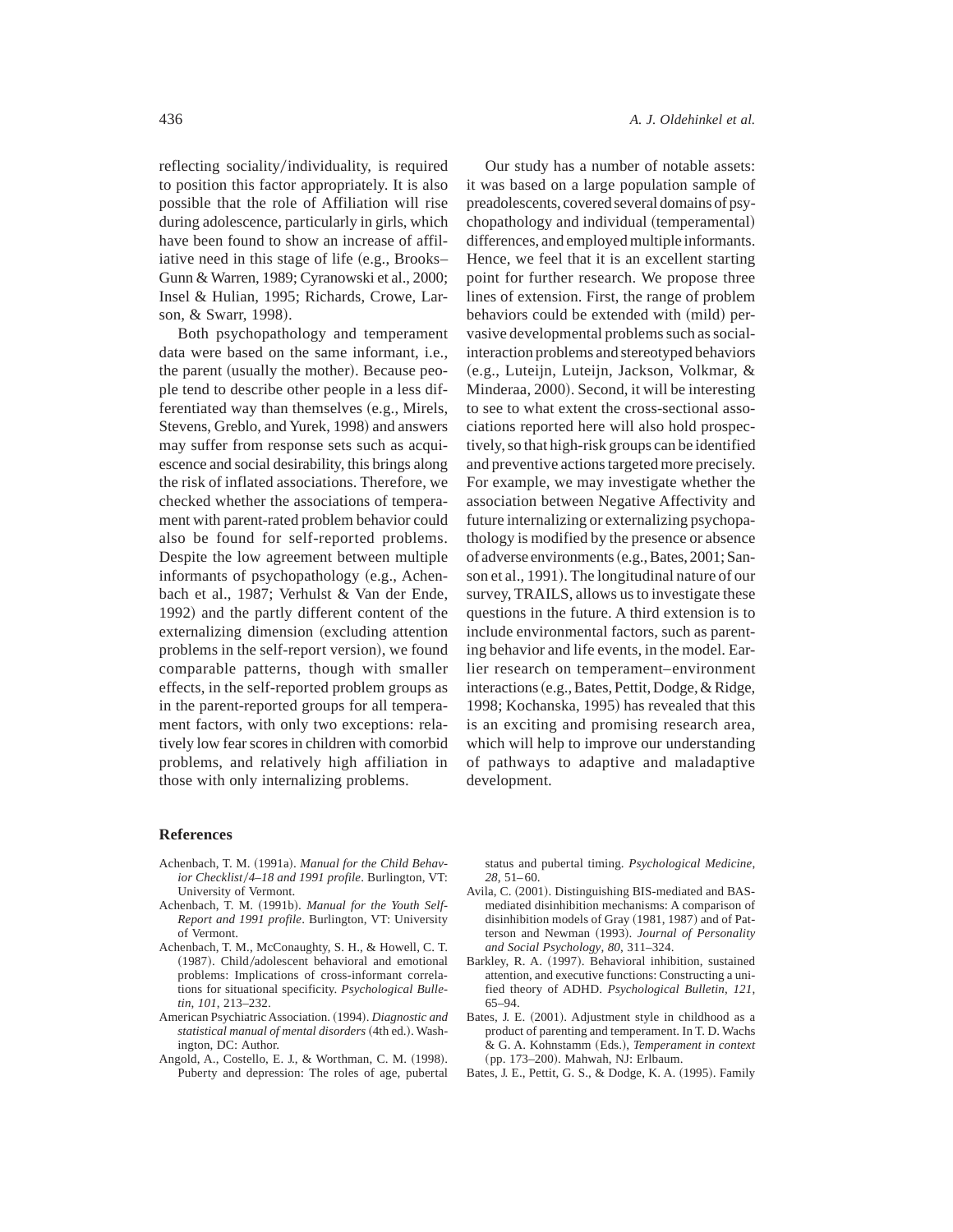and child factors in stability and change in children's aggressiveness in elementary school. In J. McCord  $(Ed.)$ ,  $Coercion$  and punishment in long-term perspective (pp. 124–138). New York: Cambridge University Press.

- Bates, J. E., Pettit, G. S., Dodge, K. A., & Ridge, B. (1998). Interaction of temperamental resistance to control and restrictive parenting in the development of externalizing behavior. *Developmental Psychology*, *34*, 982–985.
- Bebbington, P. E., Dunn, G., Jenkins, R., Lewis, G., Brugha, T., Farrel, M., & Metzer, H. (1998). The influence of age and sex on the prevalence of depressive conditions: Report from the National Survey of Psychiatric Morbidity. *Psychological Medicine*, *28*, 9–19.
- Brooks-Gunn, J., & Warren, M. P. (1989). Biological contributions to affective expression in young adolescent girls. *Child Development*, *60*, 372–385.
- Cohen, J. (1988). *Statistical power analysis for the behav*ioral sciences (2nd ed.). Hillsdale, NJ: Erlbaum.
- Cyranowski, J. M., Frank, E., Young, E., & Shear, K. (2000). Adolescent onset of the gender difference in lifetime rates of major depression. *Archives of General Psychiatry*, *57*, 21–27.
- Daugherty, T. K., Quay, H. C., & Ramos, L. (1993). Response perseveration, inhibitory control, and central dopaminergic activity in childhood behavioral disorders. *Journal of Genetic Psychology*, *154*, 177–188.
- Derryberry, D., & Reed, M. A. (1994). Temperament and the self-organization of personality. *Development and Psychopathology*, *6*, 653–676.
- DeVries, A. C., Glasper, E. R., & Detillion, C. E. (2003). Social modulation of stress responses. *Physiology and Behavior*, *79*, 399–407.
- Elliot, A. J., & Thrash, T. M. (2002). Approach–avoidance motivation in personality: Approach and avoidance temperaments and goals. *Journal of Personality and Social Psychology*, *82*, 804–818.
- Ellis, L. K. (2002). *Individual differences and adolescent psychosocial development*. Unpublished doctoral dissertation, University of Oregon.
- Feingold, A. (1994). Gender differences in personality: A meta-analysis. *Psychological Bulletin*, *116*, 429–456.
- Fowles, D. C. (1993). Biological variables in psychopathology: A psychobiological perspective. In P. B. Sutker & H. E. Adams (Eds.), *Comprehensive textbook of psychopathology* (2nd ed., pp. 57–82). New York: Plenum Press.
- Gray, J. A. (1981). A critique of Eysenck's theory of personality. In H. J. Eysenck (Ed.), *A model of personal* $ity$  (pp. 246–276). New York: Springer.
- Gray, J. A. (1982). *The neuropsychology of anxiety: An enquiry of the septo-hippocampal system*. Oxford: Oxford University Press.
- Gray, J. A. (1987). *The psychology of fear and stress*. Cambridge: Cambridge University Press.
- Hoffmann, J. P., & Su, S. S. (1998). Stressful life events and adolescent substance use and depression: Conditional and gender differentiated effects. *Substance Use and Misuse*, *33*, 2219–2262.
- Iaboni, F., Douglas, V. I., & Ditto, B. (1997). Psychophysiological response of ADHD children to reward and extinction. *Psychophysiology*, *34*, 116–123.
- Insel, T. R., & Hulian, T. J. (1995). A gender-specific mechanism for pair bonding: Oxytocin and partner preference formation in monogamous voles. *Behavioral Neuroscience*, *109*, 782–789.
- Jensen, P., Traylor, J., Xenakis, S. N., & Davis, H. (1988). Child psychopathology rating scales and interrater agreement I: Parents' gender and psychiatric symptoms. *Journal of the American Academy of Child & Adolescent Psychiatry*, *27*, 442–450.
- Kochanska, G. (1995). Children's temperament, mothers' discipline, and security of attachment: Multiple pathways to emerging internalization. *Child Development*, *66*, 597– 615.
- Kochanska, G., Murray, K., & Harlan, E. T. (2000). Effortful control in early childhood: Continuity and change, antecedents, and implications for social development. *Developmental Psychology*, *36*, 220–232.
- Kochanska, G., Murray, K., Jacques, T. Y., Koenig, A. L., & Vandegeest, K.A. (1996). Inhibitory control in young children and its role in emerging internalization. *Child Development*, *36*, 220–232.
- Kooijmans, R., Scheres, A., & Oosterlaan, J. (2000). Response inhibition and measures of psychopathology: A dimensional analysis. *Child Neuropsychology 6*, 175–84.
- Krueger, R. F., Caspi, A., Moffitt, T. E., Silva, P. A., & McGee, R. (1996). Personality traits are differentially linked to mental disorders: A multitrait-multidiagnosis study of an adolescent birth cohort. *Journal of Abnormal Psychology*, *105*, 299–312.
- Lemery, K. S., Essex, M. J., & Smider, N. A. (2002). Revealing the relation between temperament and behavior problem symptoms by eliminating measurement confounding: Expert ratings and factor analyses. *Child Development*, *73*, 876–882.
- Lengua L. J., West, S. G., & Sandler, I. N. (1998). Temperament as a predictor of symptomatology in children: Assessing contamination of measures. *Child Development*, *69*, 164–181.
- Linn, R. L. (1968). A Monte Carlo approach to the number of factors problem. *Psychometrika*, *33*, 37–71.
- Logan, G. D., Cowan, W. B., & Davis, K. A. (1984). On the ability to inhibit thought and action: A model and method. *Journal of Experimental Psychology*, *10*, 276–291.
- Luteijn, E., Luteijn, F., Jackson, S., Volkmar, F., & Minderaa, R. (2000). The Children's Social Behavior Questionnaire for milder variants of PDD problems: Evaluation of the psychometric characteristics. *Journal of Autism and Developmental Disorders*, *30*, 317–330.
- Maziade, M. (1989). Should adverse temperament matter to the clinician? In G. A. Kohnstamm, J. E. Bates, & M. K. Rothbart (Eds.), *Temperament in childhood* (pp. 421-435). New York: Wiley.
- Mesman, J., & Koot, H. M. (2000). Common and specific correlates of preadolescent internalizing and externalizing psychopathology. *Journal of Abnormal Psychology*, *109*, 428–437.
- Mirels, H. L., Stevens, F., Greblo, P., & Yurek, D. L. (1998). Differentiation in personality descriptions of the self and others. *Personality and Individual Differences*, *25*, 663–681.
- Newman, D. L., Moffitt, T. E., Caspi, A., Magdol, L., Silva, P. A., & Stanton, W. R. (1996). Psychiatric disorders in a birth cohort of young adults: Prevalence, comorbidity, clinical significance, and new case incidence from ages 11 to 21. *Journal of Consulting and Clinical Psychology*, *64*, 552–562.
- Nigg, J. T. (2000). On inhibition/disinhibition in developmental psychopathology: Views from cognitive and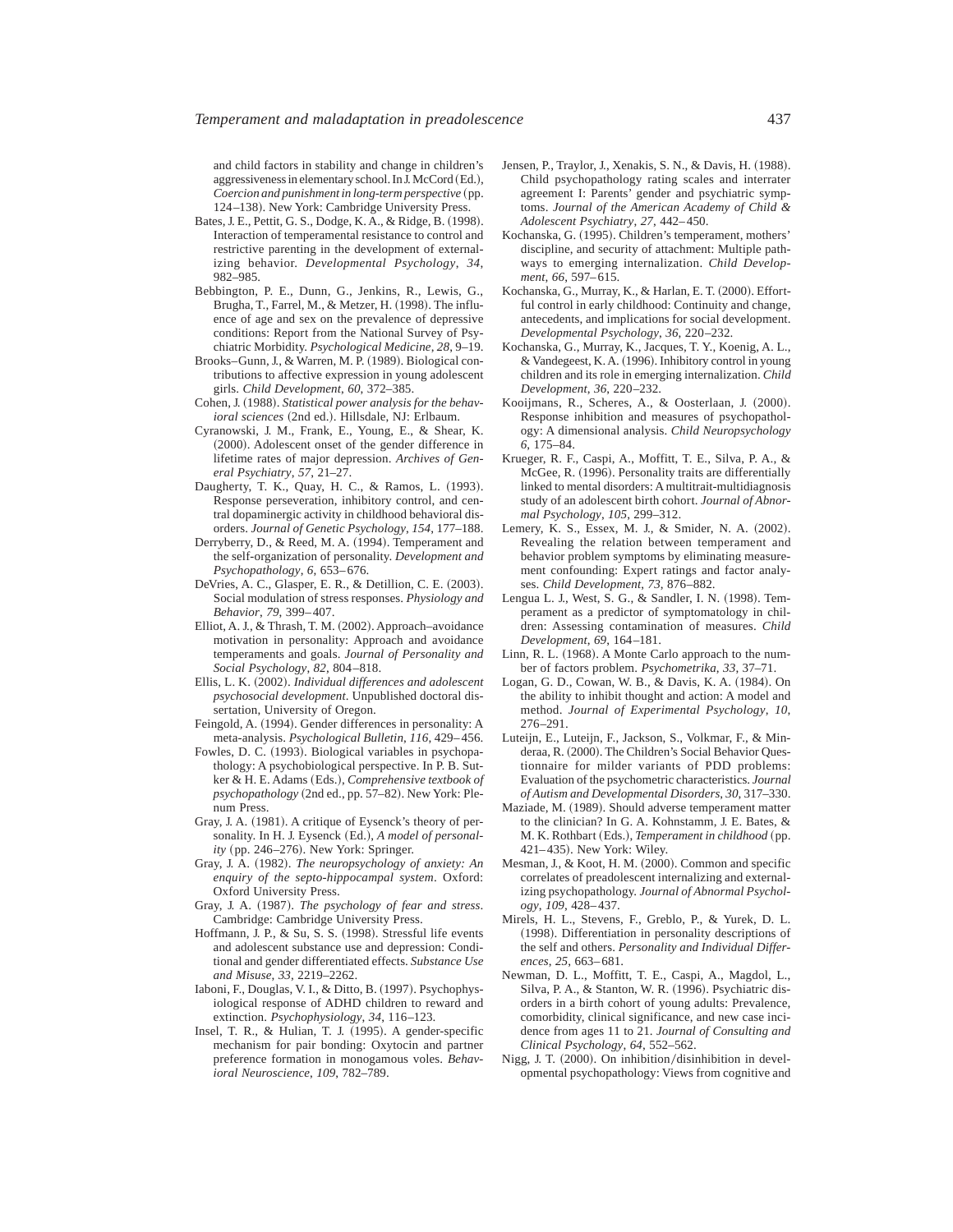personal psychology and a working inhibition taxonomy. *Psychological Bulletin*, *126*, 1–27.

- Oldehinkel, A. J., & Hartman, C. A. (2003). *Early Adolescent Temperament Questionnaire—parent version. Constructs and scales*. Unpublished manuscript, University of Groningen, Groningen, The Netherlands.
- Oldehinkel, A. J., Wittchen, H.-U., & Schuster, P. (1999). Prevalence, 20-month incidence and outcome of unipolar depressive disorders in a community sample of adolescents. *Psychological Medicine*, *29*, 655–668.
- Oosterlaan, J. (2001). Behavioural inhibition and the development of childhood anxiety disorders. In W. K. Silverman & Ph. D. A. Treffers (Eds.), *Anxiety disorders in children and adolescents: Research, assessment and intervention* (pp. 45–71). New York: Cambridge University Press.
- Oosterlaan, J., Logan, G. D., & Sergeant, J. A. (1998). Response inhibition in ADHD, CD, comorbid ADHD+CD, anxious and normal children: A metaanalysis of studies with the stop task. *Journal of Child Psychology and Psychiatry*, *39*, 411– 425.
- Panksepp, J. (1998). Affective neuroscience: The founda*tions of human and animal emotions*. New York: Oxford University Press.
- Pliszka, S. R. (1989). Effect of anxiety on cognition, behavior, and stimulant response in ADHD. *Journal of the American Academy of Child & Adolescent Psychiatry*, *28*, 882–887.
- Putnam, S. P., Ellis, L. K., & Rothbart, M. K. (2001). The structure of temperament from infancy through adolescence. In A. Eliasz & A. Angleitner  $(Eds.),$ *Advances*/*proceedings in research on temperament* (pp. 165–182). Berlin: Pabst Scientist Publisher.
- Quay, H. C. (1988). Theories of ADHD. *Journal of the American Academy of Child & Adolescent Psychiatry*, *27*, 262–263.
- Quay, H. C. (1993). The psychobiology of undersocialized aggressive conduct disorder: A theoretical perspective. *Development and Psychopathology*, *5*, 165–180.
- Quay, H. C. (1997). Inhibition and attention deficit hyperactivity disorder. *Journal of Abnormal Child Psychology*, *25*, 7–13.
- Renouf, A. F., & Kovacs, M. (1994). Concordance between mothers' reports and children's self-reports of depressive symptoms: A longitudinal study. *Journal of the American Academy of Child & Adolescent Psychiatry 33*, 208–216.
- Richards, M. H., Crowe, P. A., Larson, R., & Swarr, A. (1998). Developmental patterns and gender differences in the experience of peer companionship during adolescence. *Child Development*, *69*, 154–163.
- Robins, R. W., John, O. P., Caspi, A., Moffitt, T. E., & Stouthamer-Loeber, M. (1996). Resilient, overcontrolled, and undercontrolled boys: Three replicable personality types. *Journal of Personality and Social Psychology*, *70*, 157–171.
- Rothbart, M. K., Ahadi, S. A., & Evans, D. E. (2000). Temperament and personality: Origins and outcomes. *Journal of Personality and Social Psychology*, *78*, 122–135.
- Rothbart, M. K., Ahadi, S. A., & Hershey, K. L. (1994). Temperament. In W. Damon  $& N$ . Eisenberg (Eds.), *Handbook of child psychology. Social, emotional, personality development* (pp. 105–176). New York: Wiley.
- Rothbart, M. K. & Putnam, S. P. (2002). Temperament and socialization. In L. Pulkkinen & A. Caspi (Eds.), *Paths to successful development* (pp. 19–45). Cambridge: Cambridge University Press.
- Rubin, K. H., & Asendorpf, J. B. ~1993!. *Social withdrawal, inhibition, and shyness in childhood*. Hillsdale, NJ: Erlbaum.
- Sameroff, A. J., & Chandler, M. J. (1975). Reproductive risk and the continuum of caretaking causality. In F. Horowitz (Ed.), *Review of child development* research (pp. 187-244). Chicago: University of Chicago Press.
- Sanson, A., Oberklaid, F., Pedlow, R., & Prior, M. (1991). Risk indicators: Assessment of infancy predictors of pre-school behavioral maladjustment. *Journal of Child Psychology and Psychiatry*, *32*, 609–626.
- Shoda, Y., Mischel, W., & Peake, P. K. (1990). Predicting adolescent cognitive and self-regulatory competencies from preschool delay of gratification: Identifying diagnostic conditions. *Developmental Psychology*, *26*, 978–986.
- Stevens, J. P. (2002). *Applied multivariate statistics for the social sciences* (4th ed.). Mahwah (NJ): Erlbaum.
- Verhulst, F. C. (1995). A review of community studies. In F.C. Verhulst & H.M. Koot (Eds.), *The epidemiology* of child and adolescent psychopathology (pp. 146– 177). London: Oxford University Press.
- Verhulst, F. C., & Achenbach, T. M. (1995). Empirically based assessment and taxonomy of psychopathology: Cross-cultural applications. *European Child and Adolescent Psychiatry*, *4*, 61–76.
- Verhulst, F. C., & Van der Ende, J. (1992). Agreement between parents' reports and adolescents' self-reports on problem behavior. *Journal of Child Psychology and Psychiatry 33*, 1011–1023.
- Verhulst, F. C., & Van der Ende, J. (1993). "Comorbidity" in an epidemiological sample: A longitudinal perspective. *Journal of Child Psychology and Psychiatry*, *34(5)*, 767–783.
- Verhulst, F. C., Van der Ende, J., Ferdinand, R. F., & Kasius, M. C. (1997). The prevalence of DSM-III-R diagnoses in a national sample of Dutch adolescents. *Archives of General Psychiatry*, *54*, 329–336.
- Wachs, T. D., & Bates, J. E. (2001). Temperament. In G. Bremmer & A. Foge (Eds.), *Blackwell handbook of infant development* (pp. 465–502). Malden, MA: Blackwell.
- Walker, J. L., Lahey, B. B., Russo, M. F., Frick, P. J., Christ, M. A., McBurnett, K., Loeber, R., Stouthamer– Loeber, M., & Green, S. M. (1991). Anxiety, inhibition, and conduct disorder in children: I. Relations to social impairment. *Journal of the American Academy of Child & Adolescent Psychiatry 30*, 187–191.
- Windle, M. (1994). Temperamental inhibition and activation: hormonal and psychosocial correlates and associated psychiatric disorders. *Personality and Individual Differences*, *17*, 61–70.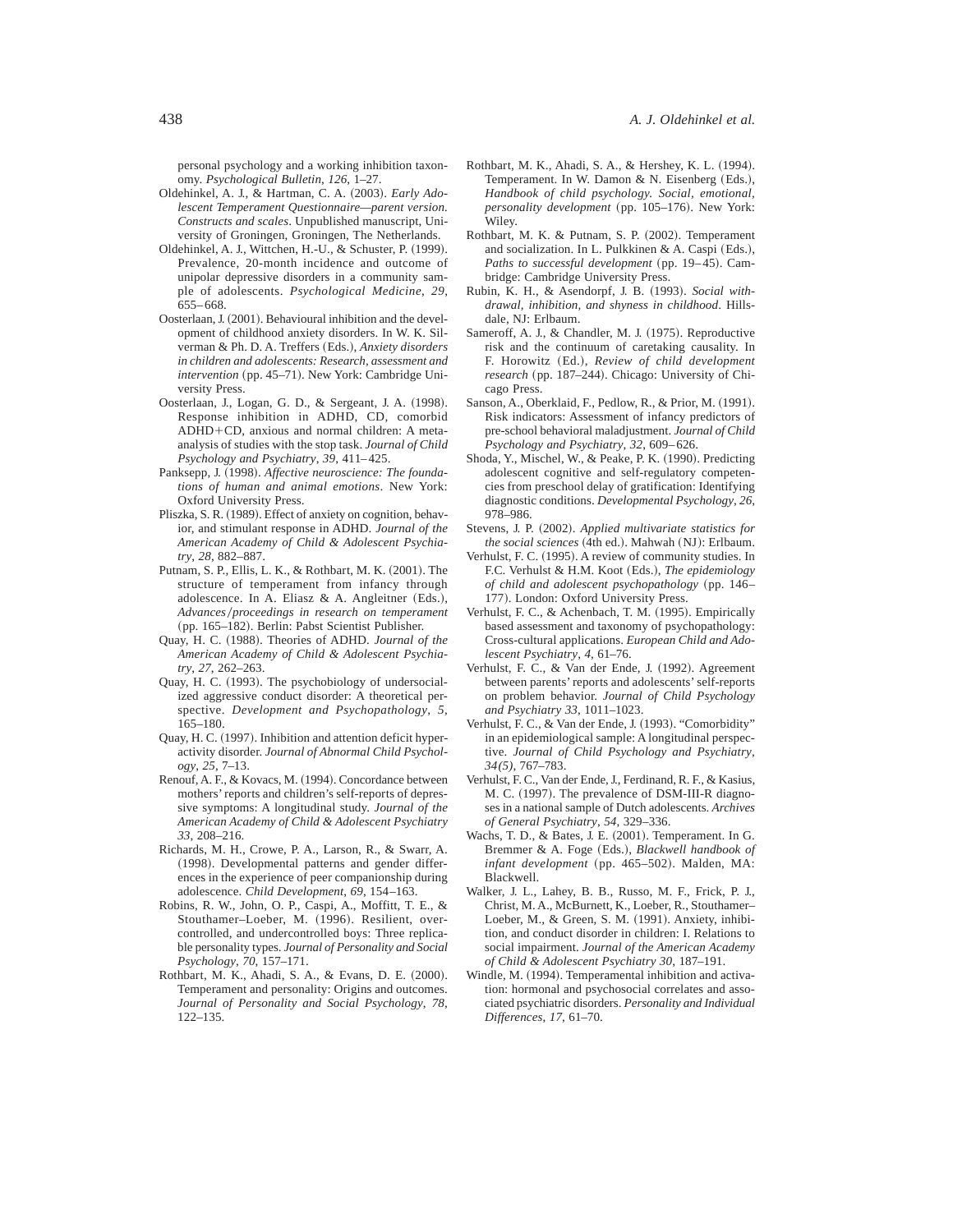# **Appendix A**

*Child Behavior Checklist items of the internalizing and externalizing dimension*

| Internalizing                                                                                                                                                                                                                                                                                                                                                                                                                                                                                                                                                                                                                                                                                                                                                                                                                                                                                       | Externalizing                                                                                                                                                                                                                                                                                                                                                                                                                                                                                                                                                                                                                                                                                                                                                                                                                                                                                                                                                                                                                           |  |  |
|-----------------------------------------------------------------------------------------------------------------------------------------------------------------------------------------------------------------------------------------------------------------------------------------------------------------------------------------------------------------------------------------------------------------------------------------------------------------------------------------------------------------------------------------------------------------------------------------------------------------------------------------------------------------------------------------------------------------------------------------------------------------------------------------------------------------------------------------------------------------------------------------------------|-----------------------------------------------------------------------------------------------------------------------------------------------------------------------------------------------------------------------------------------------------------------------------------------------------------------------------------------------------------------------------------------------------------------------------------------------------------------------------------------------------------------------------------------------------------------------------------------------------------------------------------------------------------------------------------------------------------------------------------------------------------------------------------------------------------------------------------------------------------------------------------------------------------------------------------------------------------------------------------------------------------------------------------------|--|--|
| Withdrawn/depressed<br>Would rather be alone than with others<br>Secretive, keeps things to self<br>Too shy or timid<br>Underactive, slow moving, or lacks energy<br>Unhappy, sad, or depressed<br>Withdrawn, doesn't get involved with others<br>Anxious/depressed<br>Cries a lot<br>Fears certain animals, situations, or places<br>Fears going to school<br>Fears (s) he might think or do something bad<br>Feels (s) he has to be perfect<br>Feels worthless or inferior<br>Nervous, highstrung, or tense<br>Too fearful or anxious<br>Feels too guilty<br>Self-conscious or easily embarrassed<br>Worries<br>Somatic complaints<br>Nightmares<br>Feels dizzy or lightheaded<br>Overtired without obvious reason<br>Aches or pains (no stomach or head) <sup><i>a</i></sup><br>Headaches <sup>a</sup><br>Nausea, feels sick <sup>a</sup><br>Stomachaches or $c$ ramps <sup><math>a</math></sup> | Attention problems<br>Doesn't finish what (s) he starts with<br>Can't concentrate or pay attention for long<br>Can't sit still, restless, or hyperactive<br>Impulsive or acts without thinking<br>Poor school work<br>Inattentive or easily distracted<br>Aggressive behavior<br>Argues a lot<br>Cruelty, bullying, or meanness to others<br>Demands a lot of attention<br>Destroys his/her own things<br>Destroys things belonging to family or others<br>Disobedient at home<br>Disobedient at school<br>Gets in many fights<br>Physically attacks people<br>Screams a lot<br>Teases a lot<br>Temper tantrums or hot temper<br>Threatens people<br>Unusually loud<br>Rule-breaking behavior<br>Doesn't seem to feel guilty after misbehaving<br>Breaks the rules at home, or somewhere else<br>Hangs around with others who get in trouble<br>Lying or cheating<br>Prefers being with older kids<br>Sets fires<br>Steals at home<br>Steals outside the home<br>Swearing or obscene language<br>Thinks about sex too much<br>Vandalism |  |  |

*<sup>a</sup>*Without known medical cause.

#### **Appendix B**

*Early Adolescent Temperament Questionnaire: Revised scale assignments*

*Effortful Control: The capacity to voluntarily regulate behavior and attention*

Has a hard time finishing things on time. (reverse item  $[R]$ )

Usually does something fun for a while before starting her/his homework, even though s/he is not supposed to.  $(R)$ 

Finds it easy to really concentrate on a problem.

When interrupted or distracted, forgets what  $s/he$  was about to say.  $(R)$ 

Has a difficult time tuning out background noise and concentrating when trying to study.  $(R)$ 

Usually finishes her/his homework before it's due.

Usually gets started right away on difficult assignments.